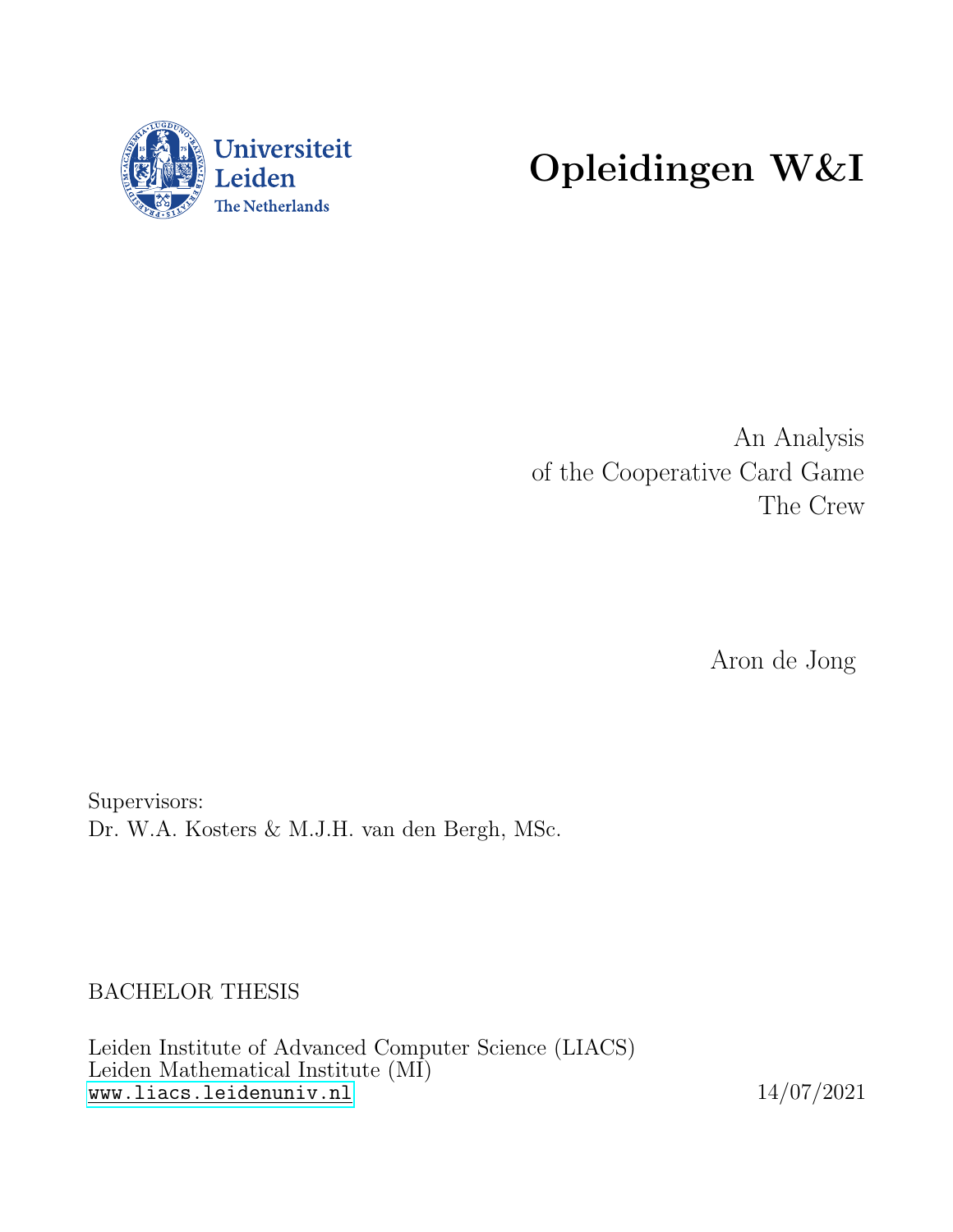#### Abstract

THE CREW is a cooperative trick taking game played with 3–5 players, in which players first choose objectives and must then proceed to win all tricks containing the cards specified by their objectives. Furthermore, players only see their own hand. Only by the playing behavior of other players (do they follow suit) and a hinting system can they know more about the hands of other players. We first consider the problem of winnability. For some configurations of cards, it is not possible to complete all objectives. We model the problem of winnability as a satisfiability problem and can then use a SAT solver to determine if a game of The Crew is winnable. Next, we define three different Monte Carlo players and compare their performance. In order to develop one of these, the smart Monte Carlo player, we first create a method for determinization. That is, a method for creating a card distribution conforming with what we know about other players' hands. In comparing the different players, we discover that such a more complicated, "smarter" player does not yield better performance than a simpler, "ignorant" player which uses card distributions that do not necessarily conform to what they could know.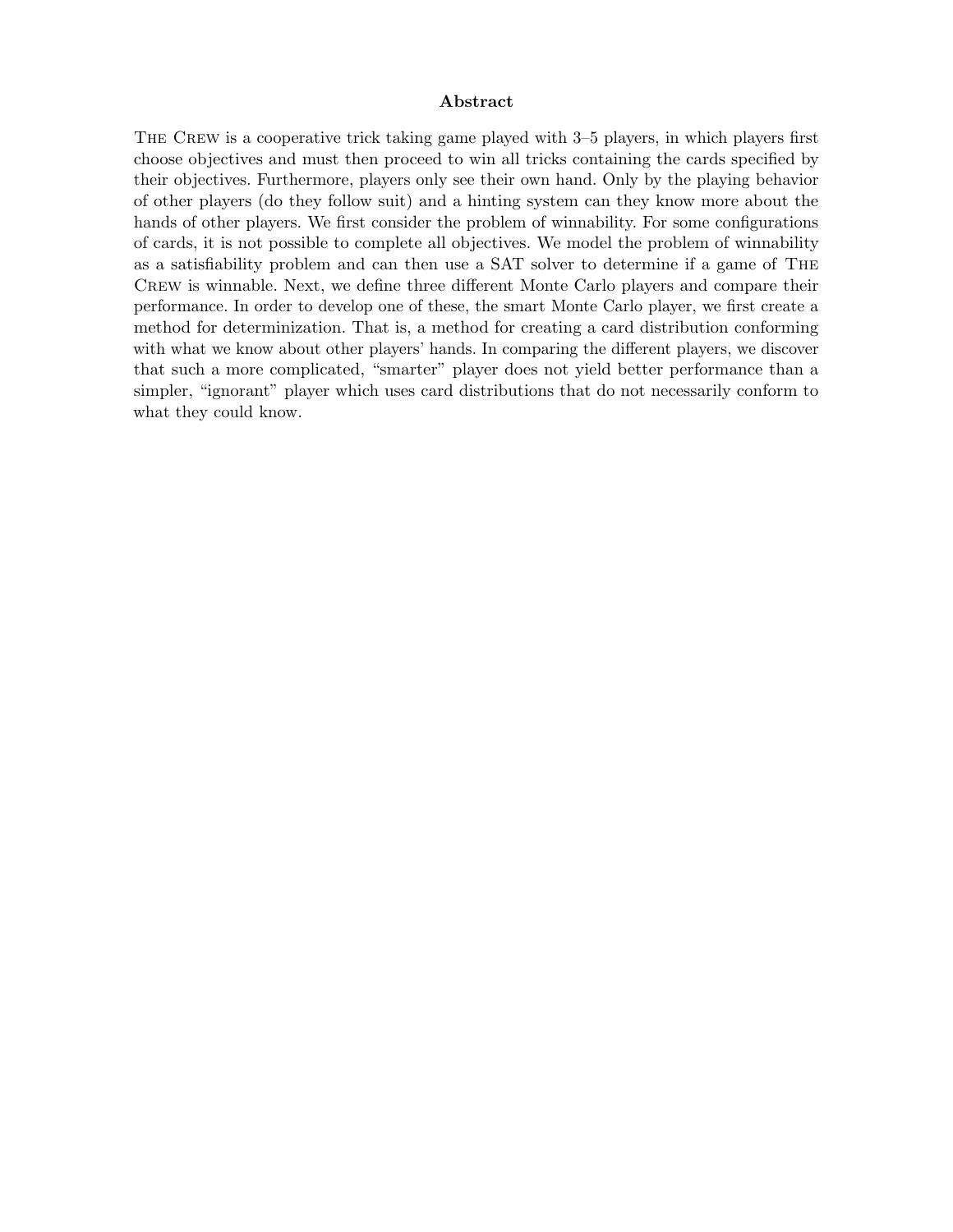# Contents

| $\mathbf{1}$   | Introduction<br>1<br>1.1<br>$\mathbf{1}$     |                                                         |                                       |  |  |  |  |  |
|----------------|----------------------------------------------|---------------------------------------------------------|---------------------------------------|--|--|--|--|--|
| $\bf{2}$       |                                              | <b>Related Work</b><br>1                                |                                       |  |  |  |  |  |
| 3              | 3.1<br>3.2                                   | <b>Definitions and Examples</b>                         | $\overline{2}$<br>$\overline{2}$<br>3 |  |  |  |  |  |
| $\overline{4}$ |                                              | Winnability<br>3                                        |                                       |  |  |  |  |  |
|                | 4.1                                          |                                                         | $\overline{4}$                        |  |  |  |  |  |
|                | 4.2                                          |                                                         | 5                                     |  |  |  |  |  |
|                | 4.3                                          |                                                         | 6                                     |  |  |  |  |  |
|                | 4.4                                          |                                                         | 6                                     |  |  |  |  |  |
|                | 4.5                                          |                                                         | 8                                     |  |  |  |  |  |
| $\bf{5}$       |                                              | Monte Carlo Players                                     | 9                                     |  |  |  |  |  |
|                | 5.1                                          | 9                                                       |                                       |  |  |  |  |  |
|                | 5.2                                          |                                                         | 10                                    |  |  |  |  |  |
|                |                                              | 5.2.1                                                   | 10                                    |  |  |  |  |  |
|                |                                              | Determinization using Switch Markov Chains<br>5.2.2     | 13                                    |  |  |  |  |  |
|                |                                              | 5.2.3                                                   | 14                                    |  |  |  |  |  |
|                |                                              | 5.2.4                                                   | 14                                    |  |  |  |  |  |
|                |                                              | Determinization using Uniform Random Selection<br>5.2.5 | 15                                    |  |  |  |  |  |
|                | 5.3                                          |                                                         | 16                                    |  |  |  |  |  |
| 6              | <b>Conclusion and Further Research</b><br>18 |                                                         |                                       |  |  |  |  |  |
|                | References                                   |                                                         | 19                                    |  |  |  |  |  |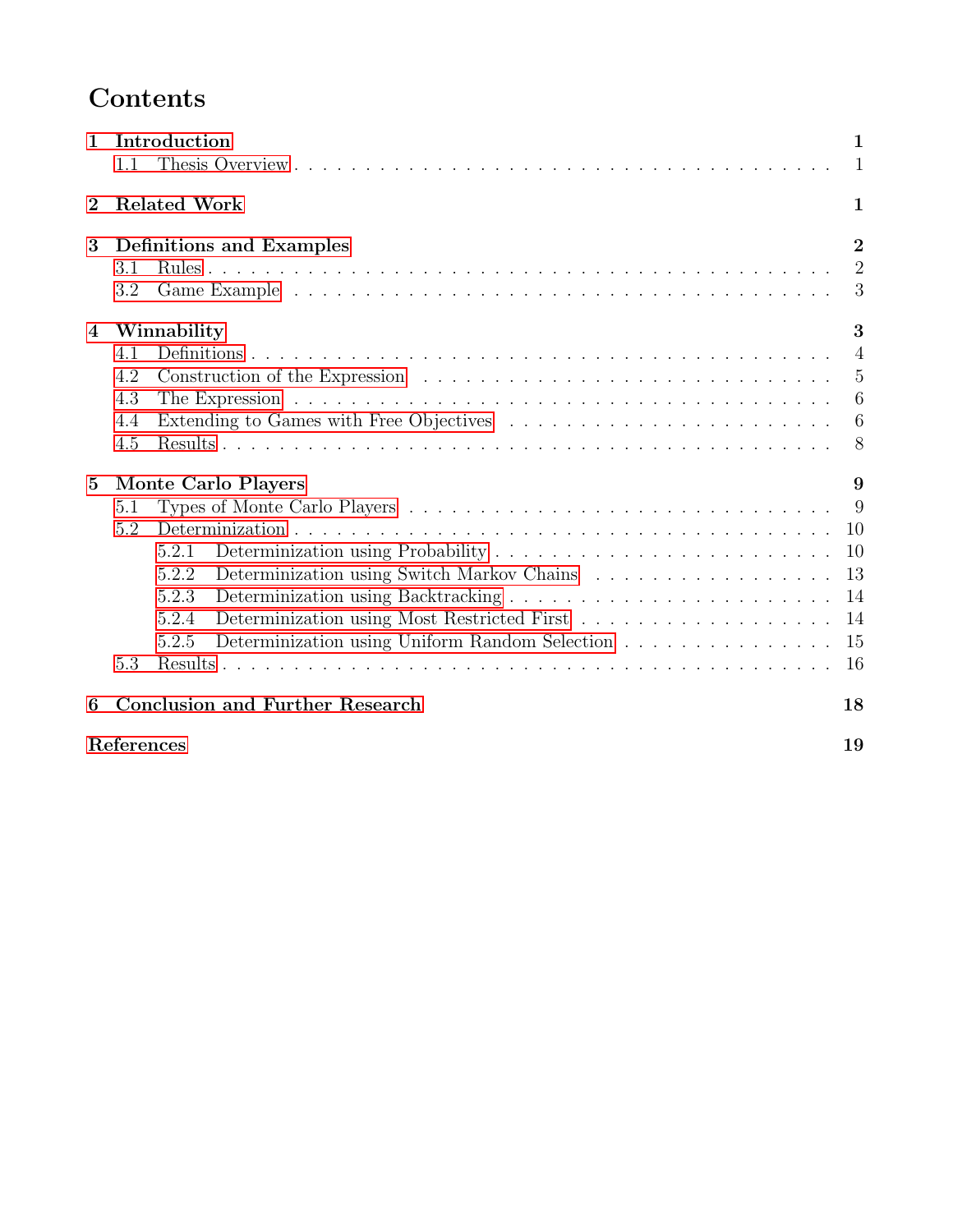# <span id="page-3-0"></span>1 Introduction

The focus of the field of game Artificial Intelligence has, for the longest time, been on *deterministic* games (no chance events) of *perfect infor*mation (all players know the entire game state). The focus has also started to shift towards non-deterministic games (with chance events) and games of imperfect information (players can only observe part of the game state).

A popular approach to solving games that are non-deterministic or have imperfect information is determinization. Here, the game is reduced to (one or more) instances of a deterministic game of perfect information (called determinizations) by fixing all future chance events and hidden information. These determinizations can then be analyzed using techniques for deterministic games of perfect information. The results of



Figure 1: THE CREW card game box.

these analyses can be combined to give information for the original game.

This paper will analyze The Crew, a game which is a cooperative trick taking game of imperfect information. We will construct a method of determining if a game of THE CREW is winnable using SAT-solvers and we will create and compare three types of Monte Carlo players. We will also solve the problem of determinization for games of The Crew (which comes down to determining possible hands of other players) and use this for one of our Monte Carlo players.

### <span id="page-3-1"></span>1.1 Thesis Overview

In Section [4,](#page-5-1) we first look into games where the objectives have been distributed already. We model the problem of winnability (is there a way to play the card such that the game is won) as a satisfiability problem. This allows us to use SAT-solvers to solve an instance of the winnability problem by first translating it to an instance of satisfiability and then checking if this instance can be solved. Next, we extend our translation method such that it can also check the winnability of games where objectives are yet to be distributed. This leads to the results discussed in Section [4.5.](#page-10-0)

In Section [5,](#page-11-0) we define three types of Monte Carlo players. One of these players first requires us to solve the problem of determinization, which is tackled in Section [5.2.](#page-12-0) The performance of these three Monte Carlo players is then compared in Section [5.3.](#page-18-0)

This thesis was written as part of the bachelor program of Mathematics and Computer Science at Leiden University under supervision of Mark van den Bergh (MI) and Walter Kosters (LIACS).

# <span id="page-3-2"></span>2 Related Work

An early example of a trick tacking game of imperfect information being tackled by an AI is *Bridge*. The program GID makes use of a Monte Carlo approach with determinization to play Bridge at approximately expert level [\[Gin01\]](#page-21-1).

More recently, Monte Carlo simulations have also been used in the AlphaGo program, the first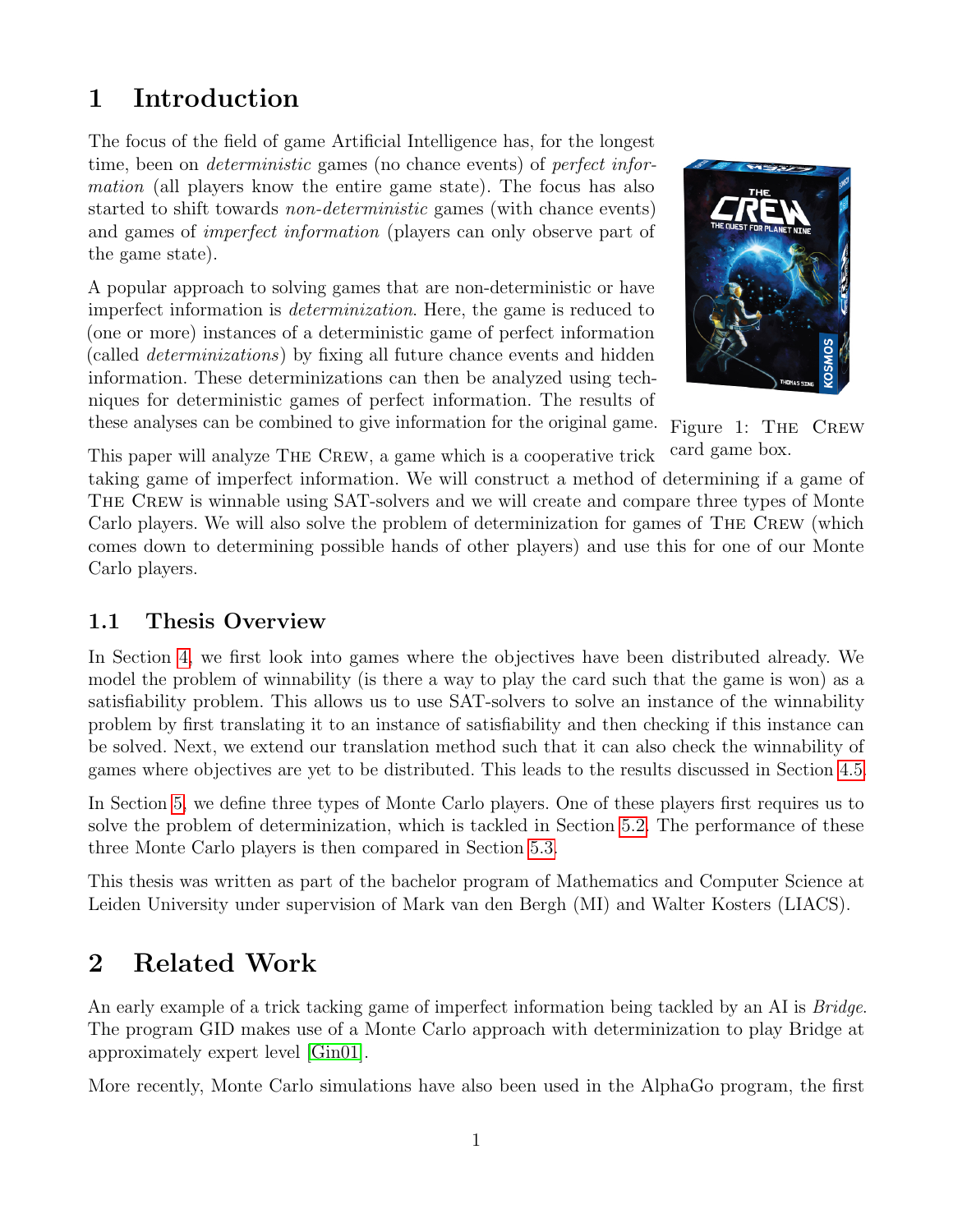computer program to defeat a human professional player in the full-sized game Go, a deterministic game of perfect information [\[SHM](#page-21-2)<sup>+</sup>16]. The program AlphaGo Zero, a successor of AlphaGo, also makes use of Monte Carlo simulations and achieves superhuman performance in Go, beating AlphaGo  $100-0$  [\[SSS](#page-21-3)<sup>+</sup>17].

Determinization has also been used to implement Monte Carlo Tree Search for the popular Chinese card game Dou Di Zhou [\[WPC11\]](#page-21-4).

An example of winnability for a cooperative game with imperfect information is *Hanabi*, where the question of the maximum score being reachable is considered [\[Ber15\]](#page-21-5).

# <span id="page-4-0"></span>3 Definitions and Examples

THE CREW is a co-operative trick taking game in which the players need to work together to complete a set of objectives. We will now give a concise description of the rules, followed by an example game.

### <span id="page-4-1"></span>3.1 Rules

The original game of THE CREW, which we will call CLASSIC CREW, is played by 3–5 players. The game lists 50 independent missions, increasing in difficulty. The players, also called *crew*, must try to complete all these missions. This can be done in one big session or over multiple session. Since all missions are independent, we shall consider a game as consisting of one mission.

Classic Crew is played with a deck of 40 cards, each having a value and a suit. There are four normal suits and one trump suit, where the normal suits have values 1–9 and the trump suit has values 1–4. These cards are divided evenly among the players, becoming their so-called hand cards, or hand for short. Notice that for the 3 player game, one player will have an extra card (thus they will end the game with 1 card left in their hand). Players may only see their own hand cards, not those of others. The starting player, or commander, is the player with the highest trump card, i.e., the trump 4 (hence, from the start of the game, all players know where the highest trump is). For our games of The Crew, we can of course vary the number of cards to suit our preferences. We may even eliminate trump cards altogether and appoint a starting player ourselves.

The game is a trick taking game, which means it consists of many small rounds *(tricks)* in which each player plays one card. In a trick, the trick starter can play any card from their hand. The suit of this starting card is called the trick suit or suit of the trick. Going clockwise, the other players must then play a card of the trick suit if they can, or play any card from their hand otherwise. If trumps were played, the player who played the highest trump wins the trick. If no trumps were played, the player who played the highest card of the trick suit wins the trick. The first trick is started by the commander and subsequent tricks are started by the winner of the previous trick.

In a game of THE CREW, the goal is to complete all objectives. In CLASSIC CREW, many types of objective exist. Examples are having specific players win tricks containing specific cards, having all 1s (the lowest card in the game) win a trick and winning no tricks with a 9 (the highest card of non-trumps). We will solely focus on the first of these three examples. Here, the mission specifies the number of objectives. Every objective is linked to a unique non-trump card in the game. We will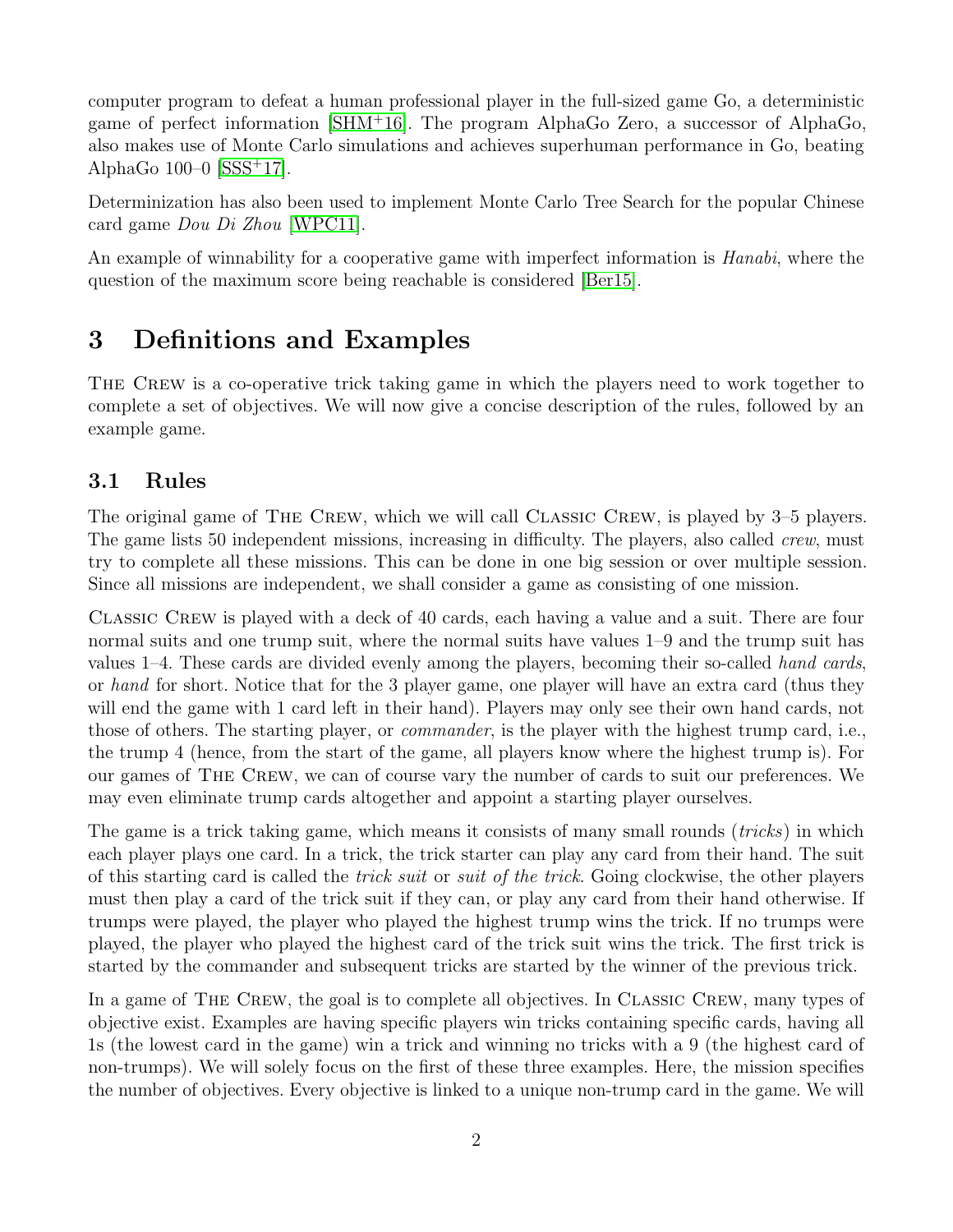call these linked cards the *objective cards*. After the specified number of objectives are randomly selected, players take turns picking objectives. If a player picks an objective, it becomes the goal of all players for this player to win the trick containing the associated objective card. The game is won if all objectives are completed. Hence, we can abort the game once one objective has failed (i.e., a trick containing an objective card was won by the wrong player) and we can declare victory once all objectives have been completed.

The only form of communication in The Crew is via a hinting system. Every player may, once per game, show one of their hand cards and indicate if it is their highest, lowest or only card of its suit. The card must meet one of these requirements.

### <span id="page-5-0"></span>3.2 Game Example

Consider a 4-player, 8-card game with normal cards  $\triangle 1-3$ ,  $\triangle 1-3$  and trump cards  $\star 1-2$  where we are player South. After dealing the cards the situation might be as seen in Figure [2.](#page-6-1) In this case West has announced they are the commander; thus we know they have the highest trump, i.e., the trump 2. The cards ♠2 and ♣1 have been selected as objective cards (and put in the center of the table). Now West may first select an objective card, followed by North. Say West selects the  $\triangle 2$ and North must then take the ♣1. This leads to the second situation.

A trick is then played in which West chooses to start with the  $\bigstar$ 2. Since West has an objective to win the trick with the  $\triangle 2$ , North plays the  $\triangle 2$  (from which we can also conclude that North has no trumps since they didn't follow suit). East is obliged to follow suit and play their  $\star$ 1. We (South) can play either card and choose to play our ♣3. Since trumps were played, the highest trump won the trick. Hence West won the trick and completed their objective to get the  $\triangle 2$ .

The remaining cards are played in the last trick. This trick has requested suit ♣ (since west played the  $\clubsuit$ 1) and North wins the trick with their  $\clubsuit$ 2. Since this trick contains the  $\clubsuit$ 1, all objectives are completed and the game is won.

### <span id="page-5-1"></span>4 Winnability

It is trivial to see that not all games of THE CREW are winnable, that is to say, it is not always possible to complete all objectives. Consider any game in which one player will always win all tricks (since they have the highest cards). If any other player has an objective, the mission will inevitably fail. This leads to the question: "When is a game of The Crew winnable?" That is to say, when is there a way for the cards to be played such that all objectives are completed? To answer this question, we will formulate the problem as a satisfiability problem. Note that it suffices to only consider games where the distribution of hand cards is known (which is a game of perfect information). Hence, all games in this section will have known hand cards.

We will first analyze games of THE CREW with *fixed objectives*, where the objectives are already distributed among the players. This will then be extended to games with *free objectives*, where the distribution of the objectives is yet to be determined.

Our new goal is to create an expression in conjunctive normal form such that an assignment of its Booleans that makes it True, also gives a solution to our game of The Crew. Furthermore, if no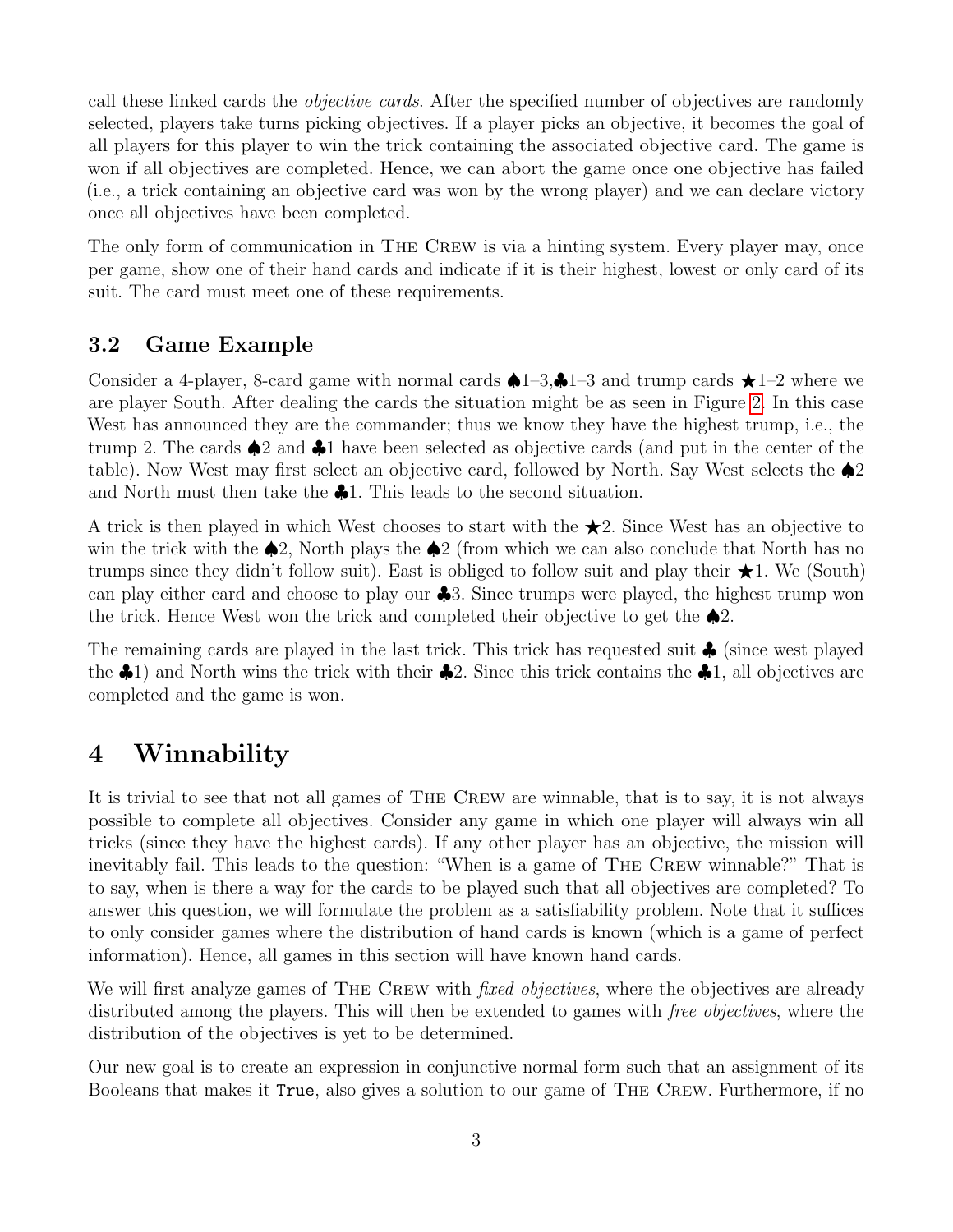

<span id="page-6-1"></span>Figure 2: Example game of The Crew.

such Boolean assignment exists, there must not be a solution to our game of The Crew. We will now discuss how such an expression can be created.

#### <span id="page-6-0"></span>4.1 Definitions

Consider a game of THE CREW with a set of players P, set of suits S and set of tricks  $T =$  $\{1,\ldots,\min_{p\in P}\#H_p\}$ , where for every  $p\in P$ , the set  $H_p$  contains all hand cards of player p. In addition to the restrictions explicitly mentioned, the variables in this and the following sections on winnability are always restricted or iterated as follows:

$$
p, q \in P
$$
  $t, t' \in T$   $s \in S$   $i \in \{1, ..., \#H_p\}$   $j \in \{1, ..., (\#H_p \text{ or } \#H_q)\}$  (1)

where the upper bound of j can be derived from the context (always either  $H_p$  or  $H_q$ ).

We will use the following Booleans to create our expression

$$
x_{t,i}^{p} = "player p plays their i-th card on trick t"\n r_{t}^{s} = "the requested suit of trick t is s"\n w_{t}^{p} = "player p wins trick t"\n(2)
$$

For every player  $p$ , we also define the functions

$$
V_p(i) = "value v \in \mathbb{N} \text{ of the } i\text{-th card of player } p"
$$
  

$$
S_p(i) = "suit s \in S \text{ of the } i\text{-th card of player } p"
$$
 (3)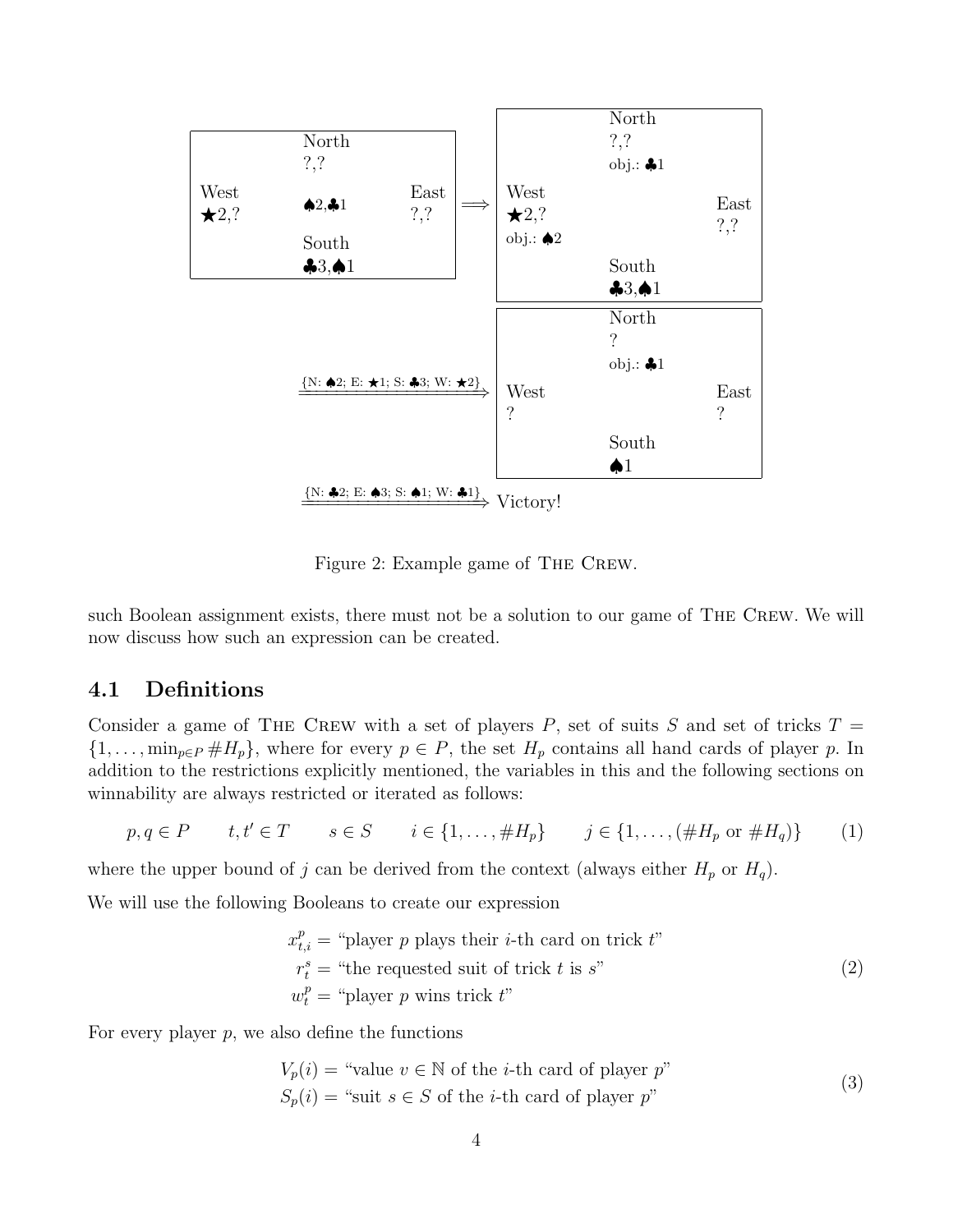#### <span id="page-7-0"></span>4.2 Construction of the Expression

We must ensure that in the expression any assignment which satisfies the Booleans, also gives a playout of our game which follows the rules of The Crew. Thus we must, among other things, ensure that every player plays exactly one card on each trick and that no card is played twice. This is realized by the following:

<span id="page-7-2"></span>
$$
\bigwedge_{p,t} \bigvee_{i} x_{t,i}^{p} \qquad \wedge \qquad \bigwedge_{p,t} \bigwedge_{\substack{i,j \\ i \neq j}} \neg x_{t,i}^{p} \vee \neg x_{t,j}^{p} \qquad \wedge \qquad \bigwedge_{p,i} \bigwedge_{\substack{t,t' \\ t \neq t'}} \neg x_{t,i}^{p} \vee \neg x_{t',i}^{p} \qquad (4)
$$

We must also ensure  $w_t^p$  $_t^p$  is True if and only if player p wins trick t, i.e., when no card "higher" than the card played by player p is played. This is the same as saying, when the j-th card of player q is greater than the *i*-th card of player p (in the requested suit s), it cannot be that both are played. This first expression of [\(5\)](#page-7-1) can now also be made true by setting all  $w_t^p$  $_t^p$  to False. To fix this, a second expression is added, requiring that every trick has at least one winner. Since in every trick, there is exactly one "highest" card played, the first expression already ensures that at most one  $w_t^p$ t is true for each trick. This now yields

<span id="page-7-1"></span>
$$
\bigwedge_{\substack{p,q,t,s\\p\neq q}} \bigwedge_{\substack{i,j\\(p,i)\prec s(q,j)}} \neg w_t^p \lor \neg r_t^s \lor \neg x_{t,i}^p \lor \neg x_{t,j}^q \qquad \land \qquad \bigwedge_t \bigvee_v w_t^p \tag{5}
$$

where  $(p, i) \prec_s (q, j)$  if and only if the *i*-th card of player p would lose to the j-th card of player q in a trick of suit s. This happens if players  $p$  and  $q$  both played the same suit (either the requested suit or trumps) but player p's card is lower; or player p did not play trumps but player q did; or player p played neither the requested suit, nor a trump card and player q did play the requested suit. This is captured by

<span id="page-7-4"></span><span id="page-7-3"></span>
$$
(p, i) \prec_s (q, j) \iff (S_q(j) = S_p(i) \in \{s, \star\} \land V_p(i) < V_q(j))
$$
\n
$$
\lor (S_q(j) = \star \land S_p(i) \neq \star)
$$
\n
$$
\lor (S_q(j) = s \land S_p(i) \notin \{s, \star\})
$$
\n
$$
(6)
$$

Notice  $r_t^s$  must be true if and only if suit s was played by the winner of the previous trick  $(t-1)$ or, on the first trick, by the commander. This gives

$$
\bigwedge_{\substack{t,p,i\\t\neq 1}} \neg w_{t-1}^p \lor \neg x_{t,i}^p \lor r_t^{S_p(i)} \qquad \land \qquad \bigwedge_i \neg x_{1,i}^c \lor r_1^{S_c(i)} \qquad \land \qquad \bigwedge_{\substack{t,s,s'\\s\neq s'}} \neg r_t^s \lor \neg r_t^{s'} \qquad (7)
$$

where  $1 \leq c \leq P$  is the commander. Now to ensure all players follow suit, we check that if a card not of the requested suit is played, all cards of the requested suit have been played already, resulting in

$$
\bigwedge_{\substack{p,t,i,s\\s\neq S_p(i)}} \neg x_{t,i}^p \lor \neg r_t^s \lor \left(\bigwedge_{j:S_p(j)=s} \bigvee_{t'
$$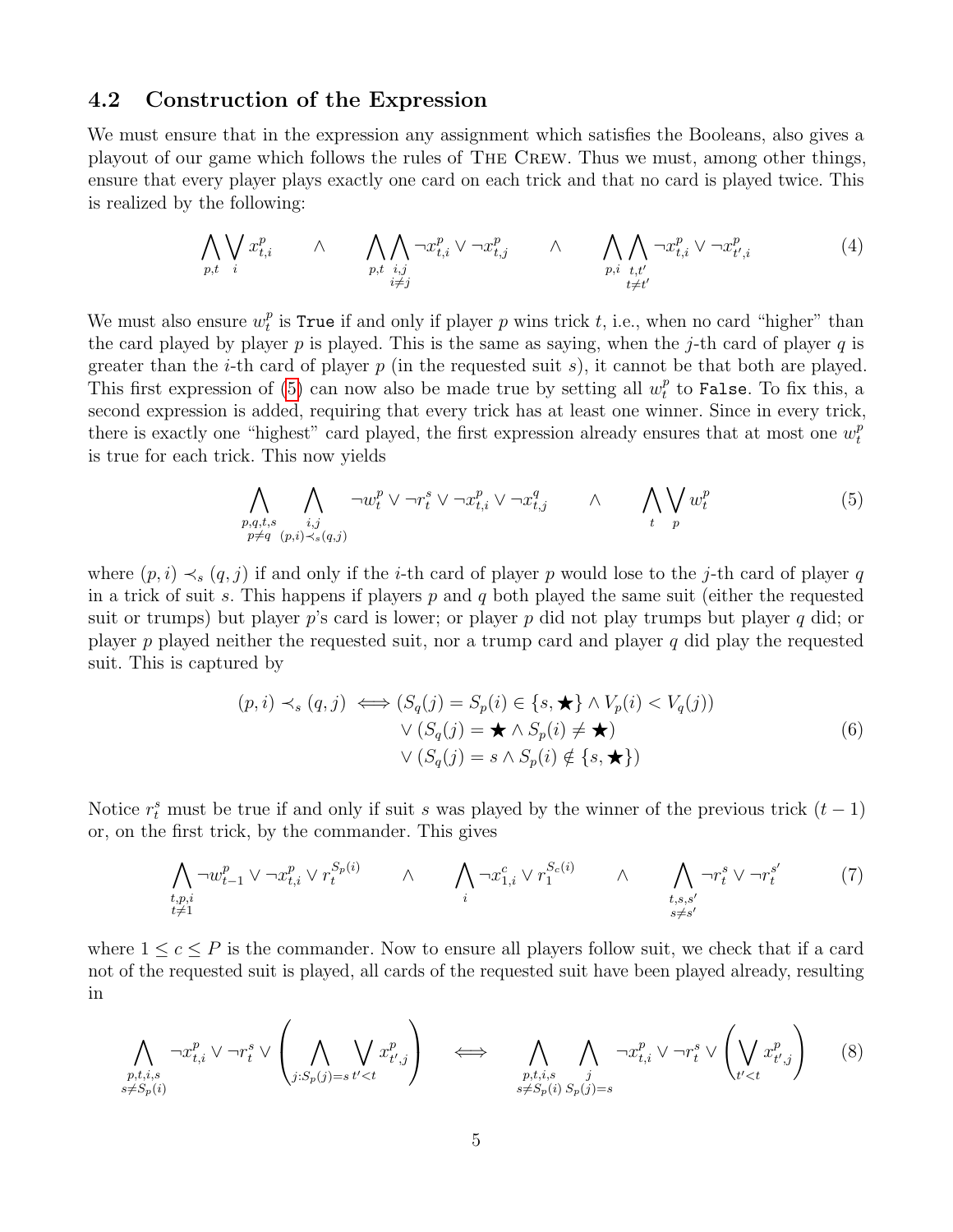Lastly, to ensure all objectives are achieved, we use

<span id="page-8-2"></span>
$$
\bigwedge_{\substack{p,t\\(q,i)\in O_p}} \neg x_{t,i}^q \lor w_t^p \qquad \land \qquad \bigwedge_{\substack{p\\(q,i)\in O_p}} \bigvee_{t} x_{t,i}^q \tag{9}
$$

with

$$
O_p = \{(q, i) : \text{the } i \text{-th card of player } q \text{ is an objective of player } p\}
$$
 (10)

In [\(9\)](#page-8-2), the second term is only required if not all players have the same number of cards. In that case, it can happen that a card is never played, thus we must check that all objective cards are actually played at some point.

#### <span id="page-8-0"></span>4.3 The Expression

Combining equations  $(4)$ ,  $(5)$ ,  $(7)$ ,  $(8)$  and  $(9)$  we get equation  $(11)$ , which can be used to solve games of The Crew with fixed objectives. If there exists an assignment such that the system is True, the assignment of the  $x_{t,i}^p$  variables gives a way to play the cards such that the game is won. If the system cannot be made True, the corresponding game of The Crew cannot be won.

#### <span id="page-8-1"></span>4.4 Extending to Games with Free Objectives

As discussed earlier, we also want to solve games with free objectives, i.e., games where the objectives have not yet been distributed. In order to allow the SAT-solver to assign objectives, we add a new variable

$$
o_{(q,i)}^p = \text{``player } p \text{ has the } i\text{-th card of player } q \text{ as an objective''} \tag{12}
$$

In a game of The Crew, the objectives are picked one-by-one, going clockwise and starting at the commander (the starting player) until all objectives are picked. Hence, the number of objectives a player will be assigned is known and fixed. For player p we will denote this number by  $n_p$ . To ensure that every player has  $n_p$  objectives assigned, it suffices to require that every player is assigned at most  $n_p$  objectives and that every objective is assigned to at least one player. This holds because  $\sum_{p} n_p = \text{\#}O$  with O the set of objectives. This is captured by

<span id="page-8-3"></span>
$$
\bigwedge_{p} \bigwedge_{\substack{C \subseteq O \\ \#C = n_p + 1}} \bigvee_{c \in C} \neg o_c^p \qquad \wedge \qquad \bigwedge_{c \in O} \bigvee_{p} o_c^p \tag{13}
$$

with

 $O = \{(q, i) : \text{the } i\text{-th card of player } q \text{ can be chosen as an objective}\}.$  (14)

Note that more efficient ways to encode "at most k out of n literals true" exist, most of which introduce new variables to speed up the SAT-solver [\[FG10\]](#page-21-6). We have opted for the "binomial" encoding because of its relative simplicity compared to other, more efficient encodings. Equation [\(13\)](#page-8-3) can now be tied into [\(11\)](#page-9-0) by changing [\(9\)](#page-8-2) to

$$
\bigwedge_{\substack{p,t\\(q,i)\in O}} \neg o_{(q,i)}^p \lor \neg x_{t,i}^q \lor w_t^p \qquad \land \qquad \bigwedge_{(q,i)\in O} \bigvee_t x_{t,i}^q \qquad (15)
$$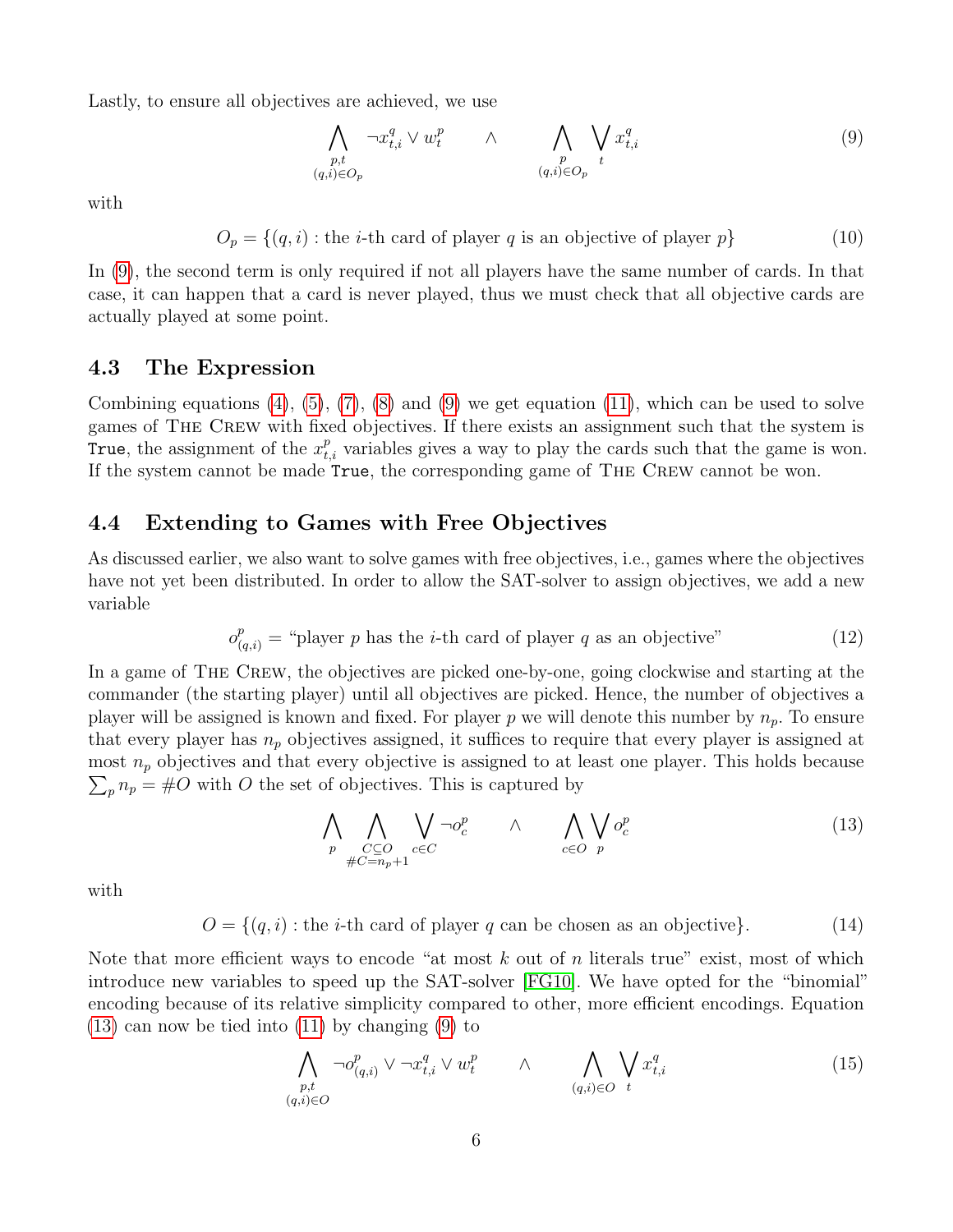<span id="page-9-0"></span>
$$
\begin{cases}\n\bigwedge_{p,t} \bigvee_{i} x_{t,i}^{p} \\
\bigwedge_{p,t} \bigwedge_{i,j} \neg x_{t,i}^{p} \lor \neg x_{t,j}^{p} \\
\bigwedge_{p,t} \bigwedge_{i \neq j} \neg x_{t,i}^{p} \lor \neg x_{t',i}^{p} \\
\bigwedge_{p,i} \bigwedge_{t \neq t'} \neg w_{t}^{p} \lor \neg r_{t}^{s} \lor \neg x_{t,i}^{p} \lor \neg x_{t,j}^{q}\n\end{cases}
$$
\n
$$
\bigwedge_{p,q,t,s} \bigwedge_{i,j} \bigwedge_{i,j} \neg w_{t}^{p} \lor \neg r_{t}^{s} \lor \neg x_{t,i}^{p} \lor \neg x_{t,j}^{q}\n\end{cases}
$$
\n
$$
\bigwedge_{i} \bigvee_{p,i} \neg w_{t-1}^{p} \lor \neg x_{t,i}^{p} \lor r_{t}^{S_{p}(i)}
$$
\n
$$
\bigwedge_{i \neq j} \neg x_{1,i}^{c} \lor r_{1}^{S_{e}(i)}
$$
\n
$$
\bigwedge_{i \neq j} \neg x_{1,i}^{c} \lor r_{i}^{S_{e}(i)}
$$
\n
$$
\bigwedge_{i \neq j \neq s} \neg r_{i}^{s} \lor \neg r_{i}^{s} \lor \bigwedge_{i \neq t,s} \neg x_{t,i}^{p} \lor \bigwedge_{i' < t} x_{i',j}^{p}\n\end{cases}
$$
\n
$$
\bigwedge_{i \neq j} \bigwedge_{i \neq j} \neg x_{i,i}^{q} \lor w_{i}^{p}
$$
\n
$$
\bigwedge_{i \neq j} \neg x_{i,i}^{q} \lor w_{i}^{p}
$$
\n
$$
\bigwedge_{i \neq j} \neg x_{i,i}^{q} \lor w_{i}^{p}
$$
\n
$$
\bigwedge_{i \neq j} \neg x_{i,i}^{q} \lor w_{i}^{p}
$$
\n
$$
\bigwedge_{i \neq j} \neg x_{i}^{q} \lor w_{i}^{p}
$$
\n
$$
\bigwedge_{i \neq j} \neg x_{i}^{q} \lor w_{i}^{q}
$$
\n
$$
\bigwedge_{i \neq j}
$$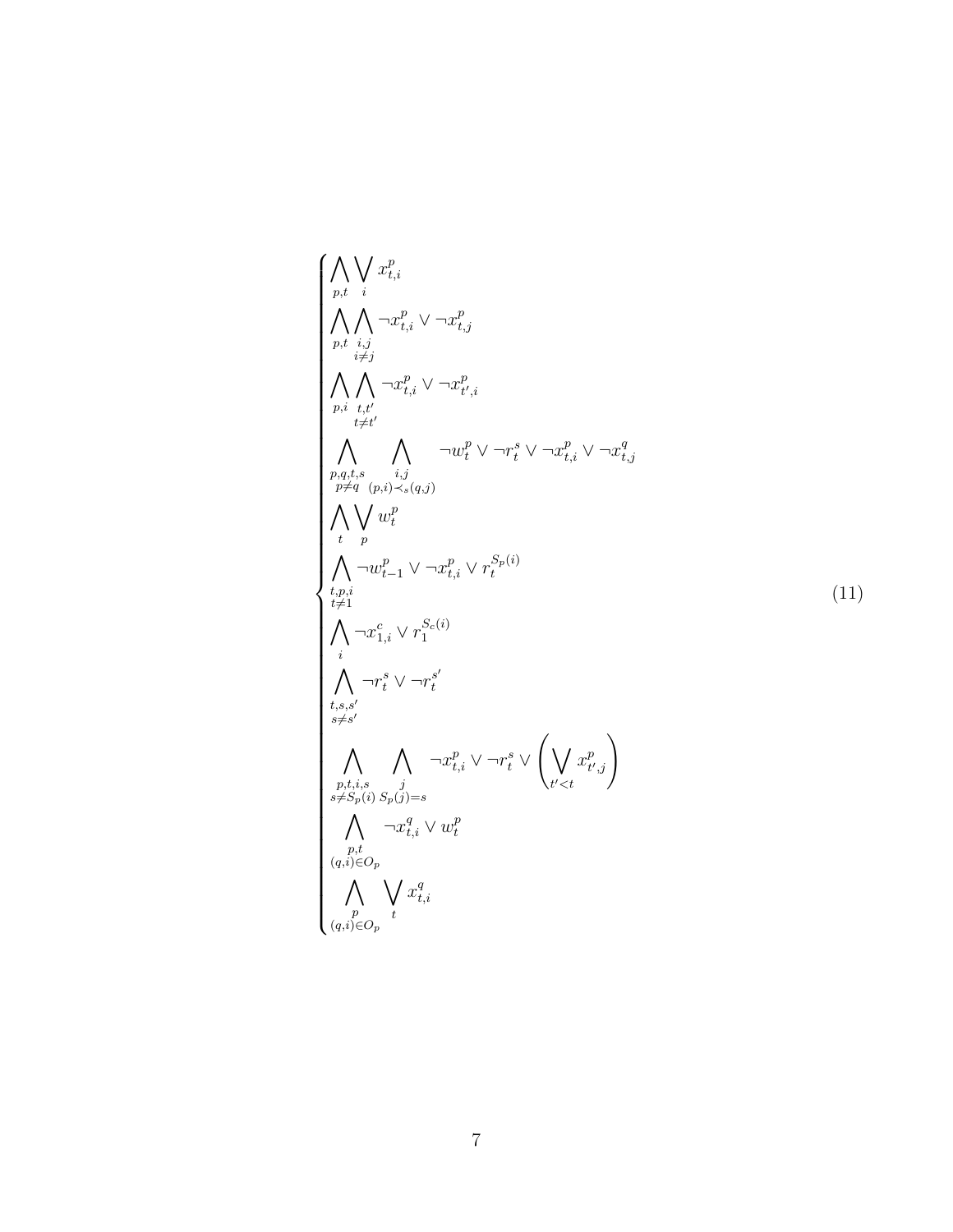#### <span id="page-10-0"></span>4.5 Results

Using [\(11\)](#page-9-0) and Section [4.4,](#page-8-1) we can determine the fraction of games that is winnable, both with fixed and free objectives. In order to do this, we have written a C++ program capable of generating games and solving winnability for games of The Crew, making use of the Kissat SAT Solver [\[Kis\]](#page-21-7). This program can be found on our GitHub [\[Jon\]](#page-21-8). Many different SAT solvers exist but we have chosen the Kissat SAT Solver because it got first place on the main track and first place on unsatisfiable instances in the 2020 SAT Competition.

For every possible number of missions, 10,000 games of The Crew with four trump cards and nine cards in all of the other four suits (just like Classic Crew) have been generated and we have determined whether they are winnable. This has been done for both games with fixed and free objectives. The results have been plotted in Figure [3.](#page-10-1)



<span id="page-10-1"></span>Figure 3: Percentage of CLASSIC CREW games winnable with both fixed and free objectives.

As can be seen in Figure [3,](#page-10-1) allowing players to divide the objectives makes almost every game winnable. Interestingly, all of the 220,000 generated games with 2 up to and including 23 objectives turned out to be winnable. Yet we know not all such games are winnable. Take, for instance, a game where the commander has all trump cards and all their other cards are highest in their suit. The commander is then unable to lose a trick and hence will win all tricks. If then any player other than the commander has an objective (which happens if there is more than one objective), the mission will fail. We conclude that the fraction of games with free objectives that is winnable is close to 1, irrelevant of the number of objectives. That is to say, The Crew is a well-designed game because it is almost always winnable.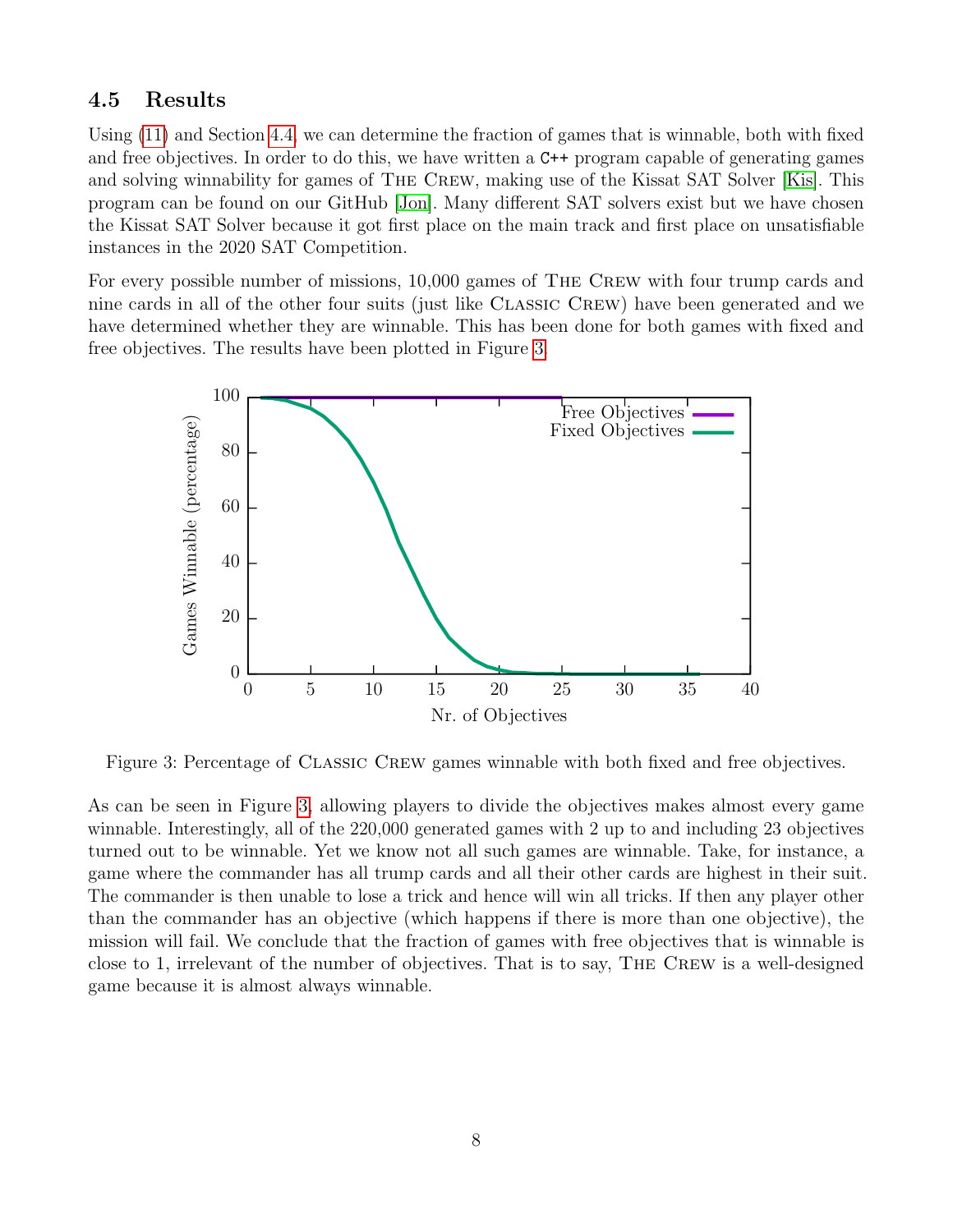# <span id="page-11-0"></span>5 Monte Carlo Players

A Monte Carlo player works using random playouts, the process playing or continuing a game but with all players selecting random moves. For every possible move in a game state, the Monte Carlo player will perform many random playouts on a game with this move performed (more on this later), assigning scores to each playout (based on the state of the game after it is either won or lost). The move whose playouts have the best average score is then selected. If two moves can have equal average scores, a tiebreaker must be given. This can be as simple as randomly choosing one of the moves with equal best average score but can also be more complicated in order to create secondary priorities (for instance, if the player knows they will fail, they can still try to play as long as possible before failing).

For THE CREW, we might score a random playout by the number of objectives left to complete (where a lower score is better). If two playouts have the same number of objectives left but one has more tricks completed before failing, we will prefer the playout with more tricks. If the number of tricks is also equal, we may choose any of the equally "good" moves. In such cases, we will always choose the first such move we encounter.

In the following sections, we will discuss a cheating Monte Carlo player, create a non-cheating ignorant and a non-cheating smart Monte Carlo player (the latter of which requires determinization) and proceed to compare the performance of the different player types.

### <span id="page-11-1"></span>5.1 Types of Monte Carlo Players

A cheating Monte Carlo player would take the current game state, perform a move on it and then start random playouts (as explained above) on this updated game state. This is cheating, because in The Crew, the hands of other players are (most of the time) unknown. Thus continuing from the current game state will use information that should be unknown to the player. One way to remedy this would be to randomly generate the hands of other players instead of taking them from the current game state.

One way to generate a distribution of the remaining cards over the hands of the other players would be to distribute these cards at random. We will call a Monte Carlo player which uses this approach for creating a game state an ignorant Monte Carlo player. This player is called "ignorant" because it does not use all information that is available. Whenever a player  $p$  does not follow the requested suit s, this tells us that player p has no cards of suit s. The ignorant Monte Carlo player can however still generate a card distribution in which player  $p$  has cards of suit  $s$ .

To create a smart Monte Carlo player (which does not cheat), we would like to generate card distributions satisfying all our current information. For our purposes, "all our current information" will be a collection of supersets  $C_p$  for each player p such that the hand of player p is known to be a subset of  $C_p$ . This is further discussed in Section [5.2,](#page-12-0) where this problem of generating a card distribution satisfying our current information is covered.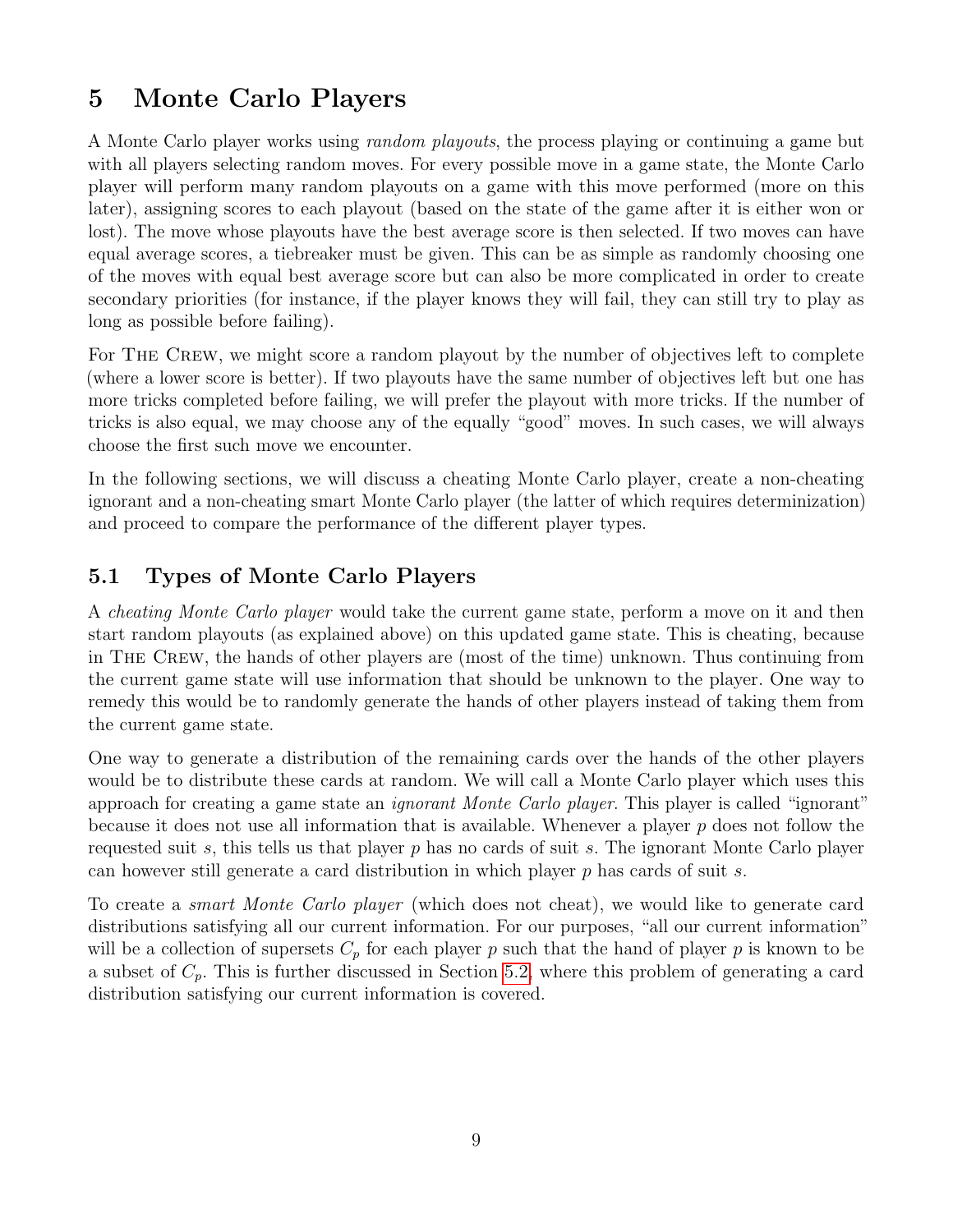#### <span id="page-12-0"></span>5.2 Determinization

"For an instance of a stochastic game with imperfect information, a determinization is an instance of the equivalent deterministic game of perfect information, in which the current state is chosen from the AI agent's current information set, and the outcomes of all future chances are fixed and known" [\[WPC11\]](#page-21-4). Thus, for our game of The Crew, a determinization is an instance of the game where all players' cards are known to all players. We will discuss multiple strategies for determinization, only one of which, determinization using probability, actually works.

We can represent the information our Monte Carlo player has as a set  $C_p$  for every player p such that the hand  $H_p$  of player p is known to be a subset of  $C_p$ . Then if player p does not follow requested suit s, we can remove all cards of suit s from their superset  $C_p$ . Furthermore, all cards played are removed from all supersets. Since we also know that the commander  $c$  has the highest trump card, we can remove the highest trump card from all supersets  $C_p$  with  $p \neq c$ . Also notice that the number of cards a player has,  $#H_p$ , is known.

We would like to generate any determinization from the set of possible determinizations with (approximately) equal probability.

#### <span id="page-12-1"></span>5.2.1 Determinization using Probability

For this section, we consider general card games of imperfect information where all cards are dealt at the start of the game. We will first introduce our strategy using a game with an arbitrary number of players and then work out the specifics for 3– and 4–player games.

Since all unknown cards are hand cards, we have

$$
\bigcup_{p \in P'} H_p = \bigcup_{p \in P'} C_p \tag{16}
$$

where  $P'$  is the set of players whose hand cards are unknown/yet to be determined.

Using the following algorithm, we can create a card distribution using simple probabilities. Here, we construct the sets  $H_p$  such that  $H_p \subseteq C_p$  for all p and such that all such distributions are equiprobable. We do this by narrowing down the  $C_p$  until they are disjoint.

<span id="page-12-2"></span>Algorithm 1. Given players P' and a collection of supersets  $C_p \supseteq H_p$  for every player  $p \in P'$ , execute:

- <span id="page-12-3"></span>1. For every card  $c \in \bigcup_{p \in P'} C_p$ , in any order, do
	- (a) Calculate probability  $P_p = \mathbb{P}(c \in H_p | \forall q \in P' : H_q \subseteq C_q)$  for every player  $p \in P'$ .
	- (b) Choose one player  $q \in P'$ , each with probability  $P_q$ .
	- (c) For every player  $p \in P' \setminus \{q\}$ , set  $C_p = C_p \setminus \{c\}$ .
- 2. The generated hands are  $H_p = C_p$  for all players  $p \in P'$ .

We will now prove that this algorithm has the desired result.

**Lemma [1](#page-12-2).** Algorithm 1 uniformly generates a determinization with  $H_q \subseteq C_q$  for all players  $q \in P'$ .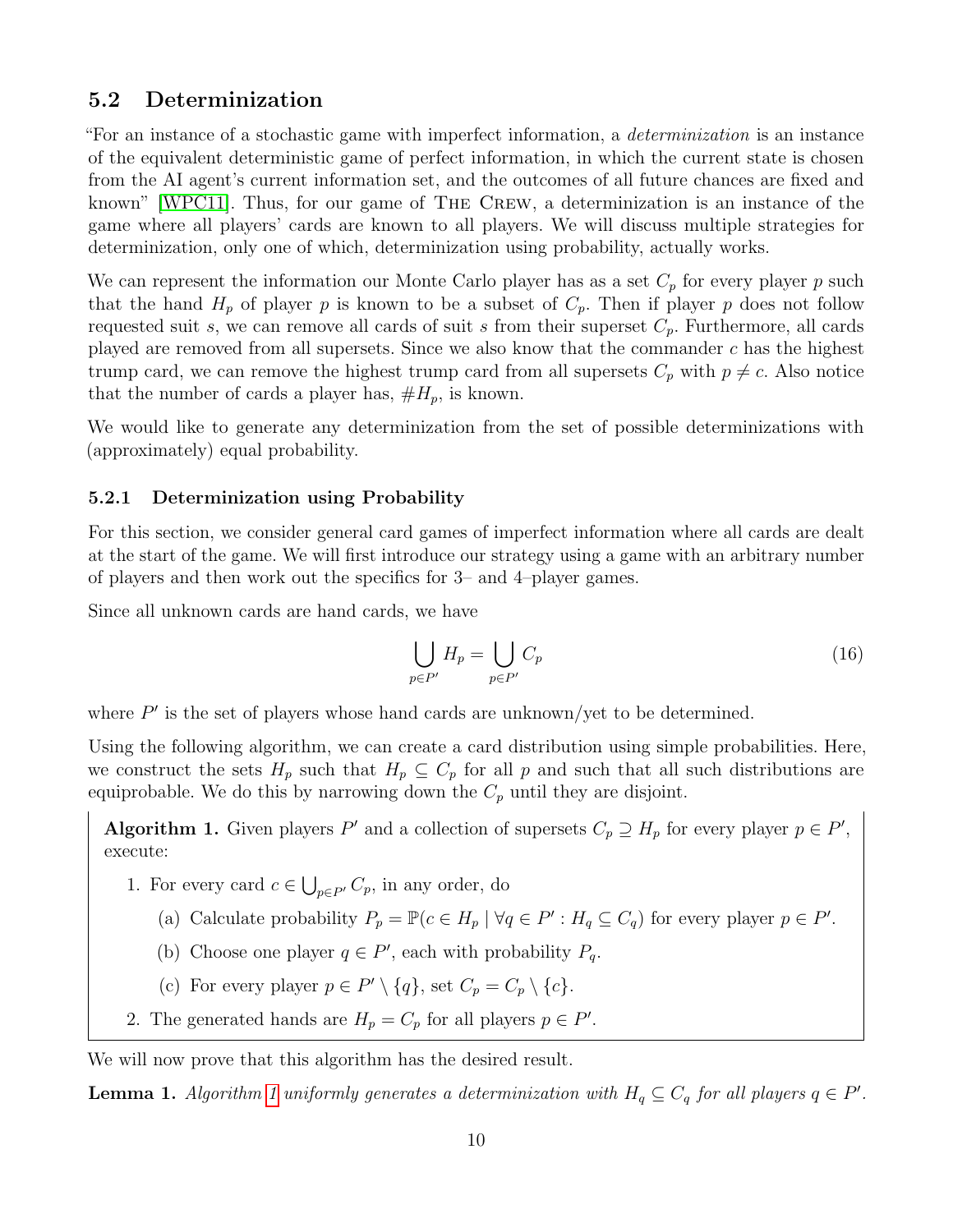Proof. We prove this using induction on the number of cards divided, that is, the iteration in step [1](#page-12-3) of the algorithm. Let supersets  $C_p$  for all players  $p \in P'$  be given. Number all cards  $\{c_1, c_2, \ldots, c_n\}$ in the order of step [1.](#page-12-3) We will now prove that the partial distribution  $D_i := \{C_p\}_{p \in P'}$  obtained on the i-th iteration satisfies our induction hypothesis, which is

<span id="page-13-0"></span>
$$
\mathbb{P}(\text{algorithm generates } D_i) = \mathbb{P}(D_i \supseteq H) \tag{17}
$$

where we write  $D_i \supseteq H$  for  $D_i$  being supersets of a uniformly chosen valid distribution.

For  $i = 1$  we have  $D_1$  the localization of card  $c_1$  to a single set  $C_p$  with  $p \in P'$ . Thus the algorithm generates this  $D_1$  with probability  $P_p = \mathbb{P}(c_1 \in H_p | \forall q \in P' : H_q \subseteq C_q)$  which is exactly the probability of player  $p$  having card  $c_1$  given our restrictions. This is the same as saying it is the probability of player p having card  $c_1$  in a uniformly chosen valid distribution, i.e.,  $c_1 \in C_p$  and  $c_1 \notin C_q$  for  $q \neq p$ .

Now let  $1 < i \leq n$  be given and assume [\(17\)](#page-13-0) holds for  $i - 1$ . Let  $c_i$  be assigned to player p on iteration i. We now have

$$
\mathbb{P}(D_i \supseteq H) = \mathbb{P}(D_{i-1} \supseteq H \text{ and } c_i \in H_p)
$$
  
=  $\mathbb{P}(D_{i-1} \supseteq H) \cdot \mathbb{P}(c_i \in H_p | D_{i-1} \supseteq H)$   
=  $\mathbb{P}(\text{algorithm generates } D_{i-1}) \cdot P_p$   
=  $\mathbb{P}(\text{algorithm generates } D_i)$ 

Hence we conclude [\(17\)](#page-13-0) holds for all  $1 \leq i \leq n$  and specifically for  $i = n$ . Thus from (17) we conclude that for any collection of supersets D we have

 $\mathbb{P}(\text{algorithm generates } D) = \mathbb{P}(D \text{ is superset of a uniformly chosen valid distribution})$  (18)

and since the different supersets of the generated  $D$  are disjoint, it also describes a determinization of the hand cards with  $H_q = C_q$  for player  $q \in P'$  and  $D = \{C_p\}p \in P'$ .

Since a collection of superset  $D$  is only generated if it is a superset of a uniformly chosen valid distribution, the algorithm only generates valid distributions.  $\Box$ 

It remains to calculate the probabilities  $P_p = \mathbb{P}(c \in H_p | \forall q \in P' : H_q \subseteq C_q)$  for arbitrary player p, card c and sets  $H_q, C_q$  with  $q \in P'$ . We will do this by considering 3 and 4-player games separately.

3–Player Games) Since our own hand is known, we only need to create a determinization of the hands of the remaining 2 players. Let players p and q be the players with unknown hands, i.e.,  $P' = \{p, q\}$ . Notice all cards of  $C_p \setminus C_q$  are guaranteed to be owned by player p and vice versa. We conclude that player p must select  $#H_p - \#(C_p \setminus C_q)$  cards from  $C_p \cap C_q$ , thus for any card c, we have

$$
\mathbb{P}(c \in H_p \mid H_p \subseteq C_p, H_q \subseteq C_q) = \begin{cases} \frac{\#H_p - \#(C_p \setminus C_q)}{\#(C_p \cap C_q)}, & c \in (C_p \cap C_q) \\ 1, & c \in C_p \setminus C_q \\ 0, & c \notin C_p \end{cases}
$$
(19)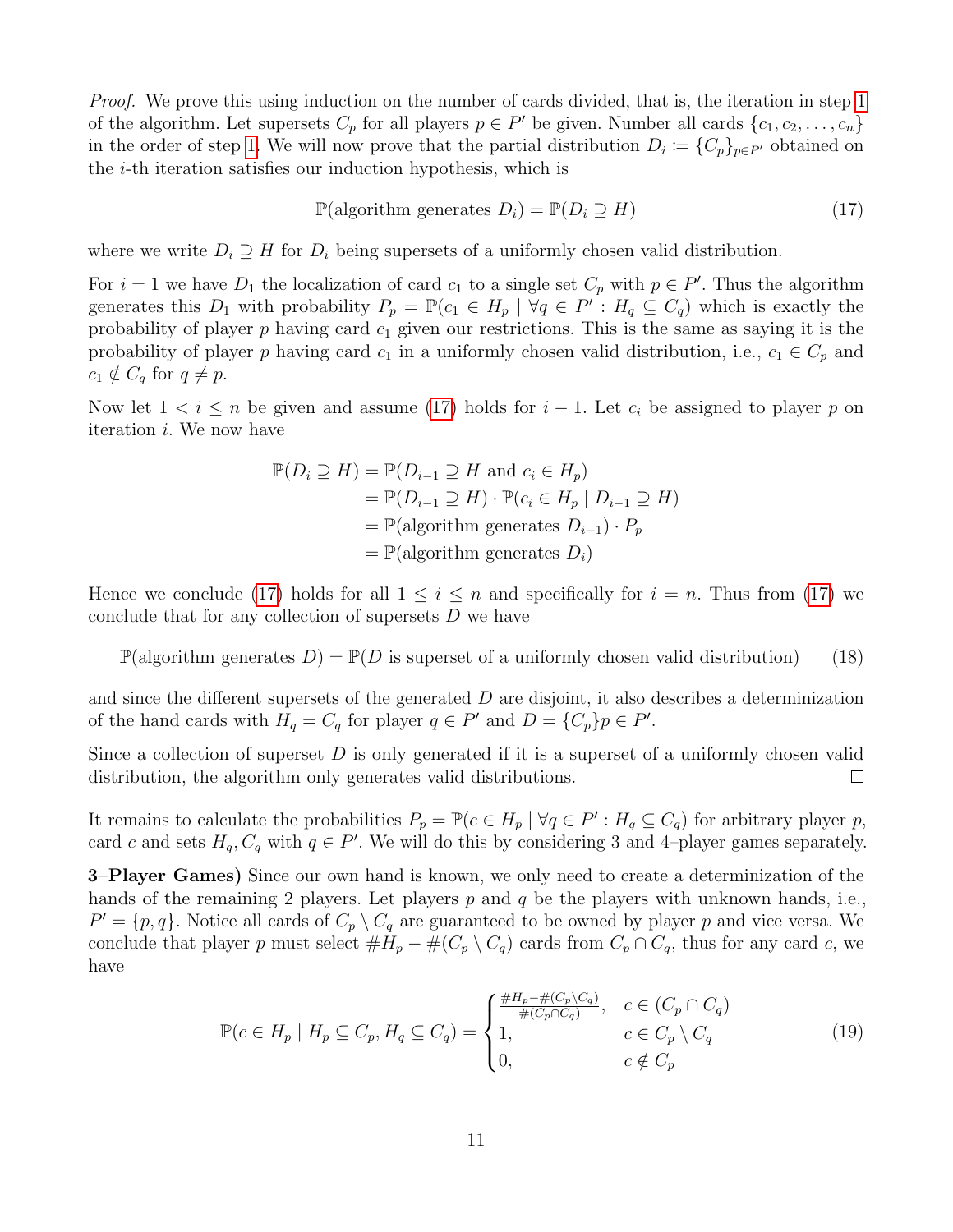4–Player Games) Analogous to the 3-player games, we only need to create a determinization of the remaining 3 players. Let p, q, r be the players with unknown hands, i.e.,  $P' = \{p, q, r\}$ . For given supersets  $C_p, C_q, C_r$ , the number of valid distributions is given by

$$
T_v(C_p, C_q, C_r) := \sum_{i,j,k} \left( \#((C_p \cap C_q) \setminus C_r) \right) \left( \#(C_p \cap C_q \cap C_r) \setminus C_q) \right) \left( \#(C_p \cap C_q \cap C_r) \setminus C_q \right) \left( \#(C_q \cap C_r) \setminus C_p \right) \left( \#(C_p \cap C_q \cap C_r) - j \right) \left( \#(C_p \cap C_q \cap C_r) \setminus C_q \right) \left( \#(C_p \cap C_q \cap C_r) \setminus C_q \right) \left( \#(C_p \cap C_q \cap C_r) \setminus C_q \right) \left( \#(C_p \cap C_q \cap C_r) \setminus C_q \right) \left( \#(C_p \cap C_q \cap C_r) \setminus C_q \right) \left( \#(C_p \cap C_q \cap C_r) \setminus C_q \right) \left( \#(C_p \cap C_q \cap C_r) \setminus C_q \right) \left( \#(C_p \cap C_q \cap C_r) \setminus C_q \right) \left( \#(C_p \cap C_q \cap C_r) \setminus C_q \right) \left( \#(C_p \cap C_q \cap C_r) \setminus C_q \right) \left( \#(C_p \cap C_q \cap C_r) \setminus C_q \right) \left( \#(C_p \cap C_q \cap C_r) \setminus C_q \right) \left( \#(C_p \cap C_q \cap C_r) \setminus C_q \right) \left( \#(C_p \cap C_q \cap C_r) \setminus C_q \right) \left( \#(C_p \cap C_q \cap C_r) \setminus C_q \right) \left( \#(C_p \cap C_q \cap C_r) \setminus C_q \right) \left( \#(C_p \cap C_q \cap C_r) \setminus C_q \right) \left( \#(C_p \cap C_q \cap C_r) \setminus C_q \right) \left( \#(C_p \cap C_q \cap C_r) \setminus C_q \right) \left( \#(C_p \cap C_q \cap C_r) \setminus C_q \right) \left( \#(C_p \cap C_q \cap C_r) \setminus C_q \right) \left( \#(C_p \cap C_q \cap C_r) \setminus C_q \right) \left( \#(C_p \cap C_q \cap C_r) \setminus C_q \right) \left( \#(C_p \cap C_q \cap C_r) \setminus C_q \right) \left( \#(C_p \cap C_q \cap C_r) \setminus C_q \right
$$

with  $i, j, k \in \mathbb{Z}_{\geq 0}$  such that none of the binomial coefficients contain negative numbers or have the bottom number be greater than the top number.

Here, the first 3 terms determine how the cards of player  $p$  are distributed over the different superset intersections. That is, player p has i cards from  $(C_p \cap C_q) \setminus C_r$  and has j cards from  $C_p \cap C_q \cap C_r$ . Knowing i and j, the remaining cards that player p needs to take from  $(C_p \cap C_r) \setminus C_q$  can be calculated (which is used in the third term). The last 2 terms determine how player q's cards are distributed. This is done by letting player q take k cards from  $(C_q \cap C_r) \setminus C_p$  and take the rest of the cards they need from  $C_p \cap C_q \cap C_r$  (from which player p has already taken j cards). Having both the cards of p and q distributed leaves the remaining cards for player r. This distribution has been visualized in Figure [4,](#page-14-0) with the subscripts indicating to which player the number of cards belong.

<span id="page-14-1"></span>

<span id="page-14-0"></span>Figure 4: Card distribution visualized.

The number of valid distributions with  $c \in H_p$  can be seen as the total number of distributions with supersets  $C_p' = C_p$ ,  $C_q' = C_q \setminus \{c\}$  and  $C_r' = C_r \setminus \{c\}$  since this ensures card c can only be assigned to player  $p$ . Hence, we have

$$
\mathbb{P}(c \in H_p \mid \forall q \in P': H_q \subseteq C_q) = \frac{T_v(C_p, C_q \setminus \{c\}, C_r \setminus \{c\})}{T_v(C_p, C_q, C_r)}
$$
(21)

with  $T_v$  as in [\(20\)](#page-14-1).

**n-Player Games**) The strategy for calculating  $\mathbb{P}(c \in H_p | \forall q \in P' : H_q \subseteq C_q)$  used for 3-player games, that is, calculating the number of games which satisfy the conditions, can be extended to more players. We calculated  $(20)$  by assigning cards to players in order. Every player p required a variable for every intersection  $C = (\bigcap_{i \in I} C_i) \setminus (\bigcup_{j \in J} C_j)$  (with  $I \cup J = P'$ ) of supersets with  $p \in I$  such that there is another player  $q \in I$  with  $p \neq q$  whose cards have not yet been fixed.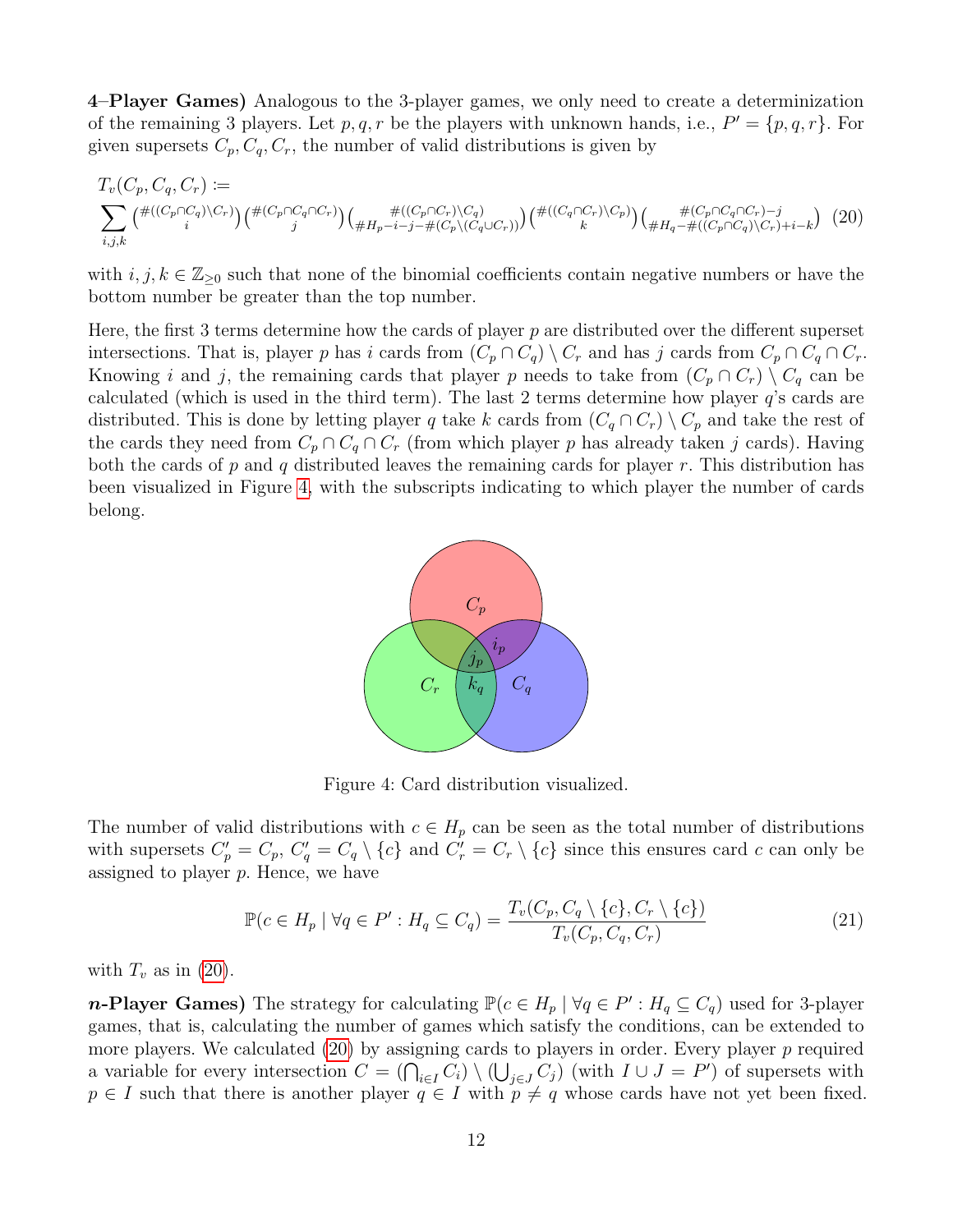This variable then indicates how many cards player p takes from this intersection. We will now determine the number of variables required if we want to do the same for n players.

Let  $P' = \{1, \ldots, n\}$ . We will assign cards to players in order, hence, when we get to assigning cards to player i, the cards of all players  $j < i$  have already been fixed. The cards of player n are fixed by the distribution of all other cards. The cards of player  $n-1$  can still be undetermined in every intersection containing both  $C_n$  and  $C_{n-1}$ , thus requiring  $2^{n-2} - 1$  variables. In general, the cards of player  $i \neq n$  can still be undetermined in every intersection containing both  $C_i$  and any of  $C_{i+1}, C_{i+2}, \ldots, C_n$ . There are  $2^{n-1} - 2^{i-1}$  such intersections because there are  $2^{n-1}$  intersections containing  $C_i$ , with  $2^{i-1}$  of those not containing any of the  $C_{i+1}, C_{i+2}, \ldots, C_n$ . Since determining the number of cards in all but one of these intersections also determines the number of cards in the last intersection,  $2^{n-1} - 2^{i-1} - 1$  variables are required for player  $i \neq n$  and player n requires 0 variables. Hence, the total number of variables required is

$$
\sum_{i=1}^{n-1} (2^{n-1} - 2^{i-1} - 1) = (n-1)(2^{n-1} - 1) - \sum_{i=1}^{n-1} 2^{i-1}
$$

$$
= (n-1)(2^{n-1} - 1) - (2^{n-1} - 1)
$$

$$
= (2^{n-1} - 1)(n-2)
$$
(22)

A few examples of n and the corresponding number of variables required can be found in Table [1.](#page-15-1)

n 1 2 3 4 5 6 7 8 9 10 nr. of variables 0 0 3 14 45 124 315 762 1785 4088

<span id="page-15-1"></span>Table 1: Amount of summation variables required for *n* player games.

#### <span id="page-15-0"></span>5.2.2 Determinization using Switch Markov Chains

Markov Chains have previously been used to model the shuffling of cards [\[Ham05\]](#page-21-9) and seem to be a good approach for uniform determinization. This Markov Chain must then have the valid determinizations as a subset of the state space and must have a stationary distribution in which all valid determinizations are equiprobable. Algorithm [1](#page-12-2) is, in essence, a Markov Chain and has been proven to uniformly generate a valid determinization.

We will call Markov Chains which traverse the set of determinizations by first selecting cards with a given probability distribution and then transposing the positions of these cards switch Markov Chains (analogous to switch Markov Chains used for selecting graphs with given degree sequence approximately uniformly at random [\[FGMS06\]](#page-21-10)). The "simplest" form of such a switch Markov Chain would have the set of all valid determinizations as its state space. It turns out such a "simple" switch Markov Chain would not be simple at all. The following example gives a game of The CREW with  $P$  players such that any switch Markov Chain which has the set of valid distributions as its state space and is capable of randomly generating any of the valid determinizations would have to be capable of switching P cards at once.

**Example 1.** Consider a game of THE CREW with players  $1, \ldots, P$  and suits  $1, \ldots, P$  where every suit has exactly one card. Assume player p can only have cards of suit p or  $(p + 1) \text{ mod } P$ . Notice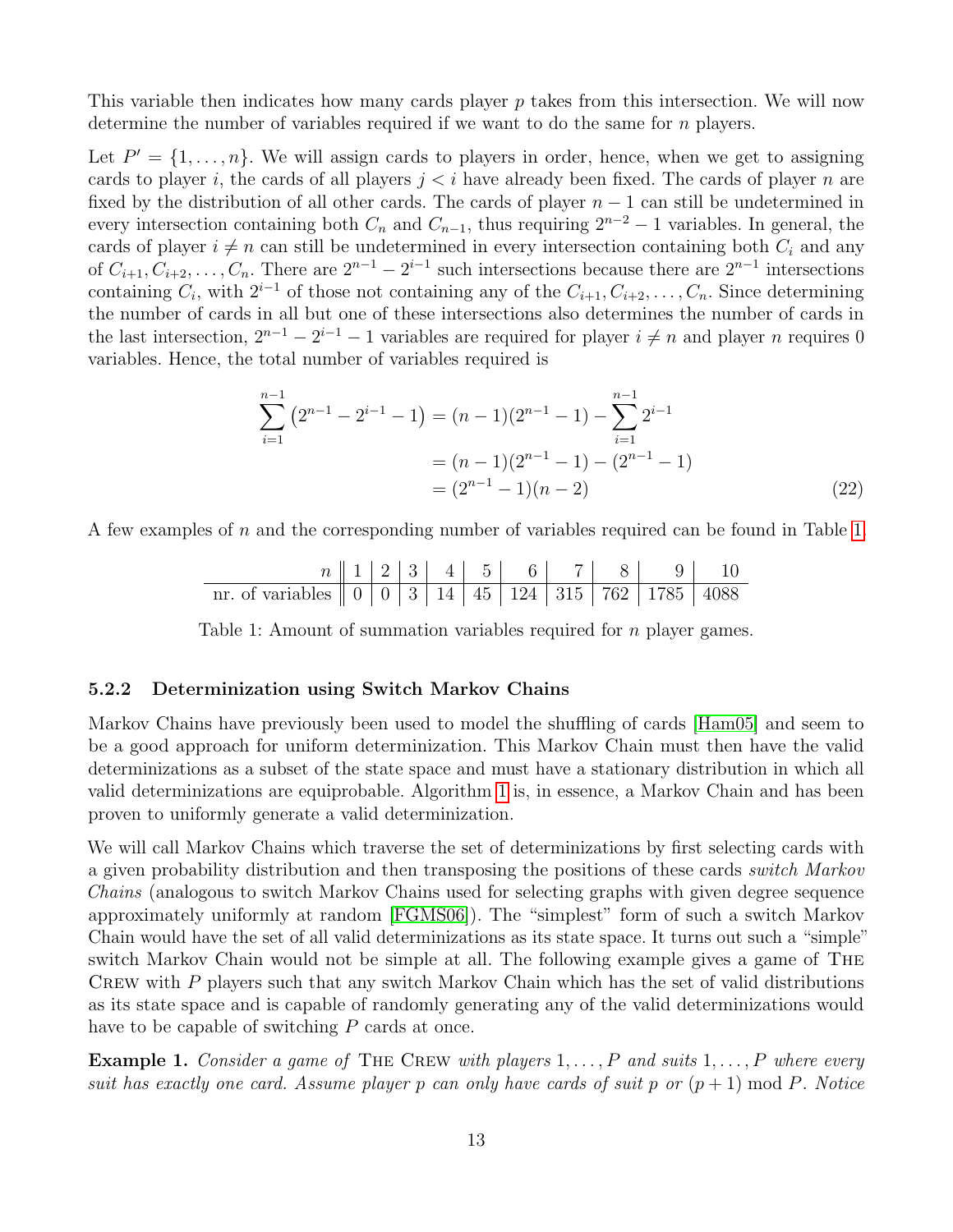that there are exactly 2 valid card assignments: either every player p has the card of suit p or every player p has the card of suit  $(p+1) \mod P$ . Thus any switch Markov Chain capable of generating both assignments must be capable of transforming one into the other, requiring the shifting of all cards to the next/previous player. Thus requiring the switching of P cards at once.

We conclude that determinization using switch Markov Chains, although theoretically feasible, is most likely not practical.

#### <span id="page-16-0"></span>5.2.3 Determinization using Backtracking

A standard approach for generating solutions to a problem is backtracking. Backtracking, the process of changing previous decisions until the solution is valid, will walk through the space of possible (but not always valid) distributions in a specific order until it finds a distribution that is valid. Although this generates a valid distribution, it does not always pick a valid distribution uniformly at random.

Consider the game in Figure [5](#page-16-2) with cards  $\{\spadesuit, \clubsuit, \heartsuit\}$ . Backtracking would visit the possible solutions in a predetermined order. Say this is lexicographical. The order used in Figure [6](#page-16-3) is lexicographical from high to low with  $\blacklozenge > \clubsuit > \heartsuit$ . The only valid assignments are assignments 4 and 5 of Figure [6,](#page-16-3) thus a backtracking algorithm starting on 5 would generate assignment 5 and for all other starting positions it would generate assignment 4. Therefore backtracking would not uniformly generating a valid card distribution.



<span id="page-16-2"></span>Figure 5: An example game for backtracking difficulties.

<span id="page-16-3"></span>

| 1. $\{N: \spadesuit; E: \clubsuit; W: \heartsuit\}$ |  | 4. $\{N: \clubsuit; E: \heartsuit; W: \spadesuit\}$ |
|-----------------------------------------------------|--|-----------------------------------------------------|
| 2. $\{N: \spadesuit; E: \heartsuit; W: \clubsuit\}$ |  | 5. $\{N: \heartsuit; E: \spadesuit; W: \clubsuit\}$ |
| 3. $\{N: \clubsuit; E: \spadesuit; W: \heartsuit\}$ |  | 6. $\{N: \heartsuit; E: \clubsuit; W: \spadesuit\}$ |

Figure 6: All possible card assignments for 3 player 3 card games.

#### <span id="page-16-1"></span>5.2.4 Determinization using Most Restricted First

One of the more intuitive strategies for determinization is to first deal cards to the player with the "most restrictions" on their hand, then going to less restricted players in order. We can define "most restricted" as having the least number of possible cards, i.e., player  $p \in P'$  is most restricted if  $\#C_p \leq \#C_q$  for all  $q \in P'$ . This strategy can be formalized as the following algorithm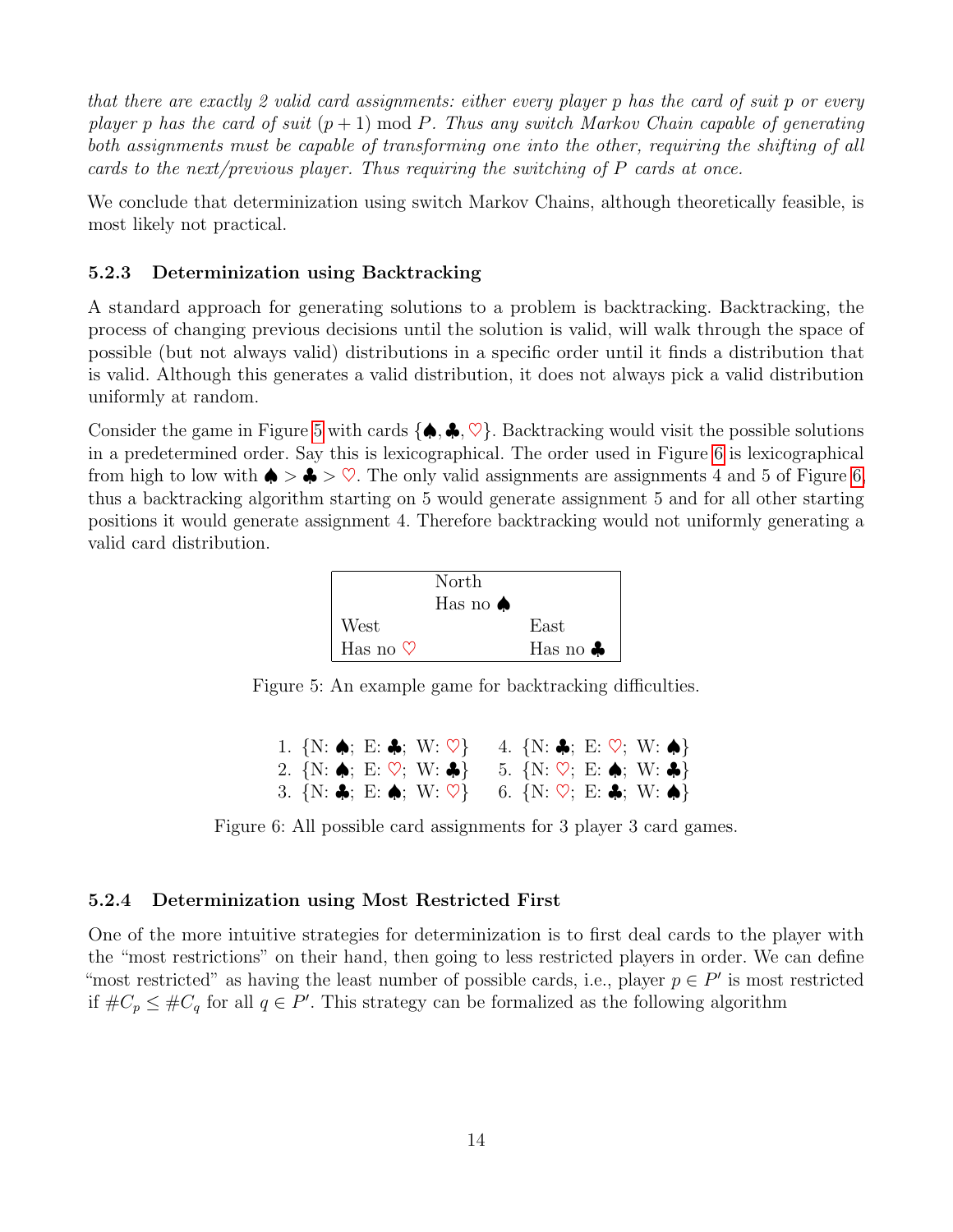<span id="page-17-3"></span><span id="page-17-2"></span>Algorithm 2. Given players P' and a collection of supersets  $C_p \supseteq H_p$  for ever player  $p \in P'$ .

- <span id="page-17-4"></span>1. While  $P' \neq \emptyset$ :
	- (a) Choose any  $p \in P'$  such that  $\#C_p \leq \#C_i$  for all  $i \in P'$ .
	- (b) With a uniform random distribution, choose a set C of  $#H_p$  cards from  $C_p$ .
	- (c) Set  $C_p = C$  and  $C_q = C_q \setminus C$  for every player  $q \in P' \setminus \{p\}.$
	- (d) Set  $P' = P' \setminus \{p\}.$
- 2. The generated hands are  $H_p = C_p$  for all players  $p \in P'$ .

This approach does not work for all games, as is shown in the following example.

**Example 2.** Consider the game in Figure [7](#page-17-1) with cards  $\{\spadesuit, \clubsuit, \heartsuit\}$ . Only assignments 4, 5 and 6 of Figure [6](#page-16-3) are valid card distributions for this game. Notice players North and West are equally restricted, i.e.,  $\#C_{North} = \#C_{West} < \#C_{East}$ . Uniformly assigning a card to North would result in  $\spadesuit$ and  $\heartsuit$  having the same probability, even though north has  $\heartsuit$  in 2 of the 3 possible distributions and ♠ in only 1 of the 3. By symmetry reasons, this also does not work if West is assigned cards first.



<span id="page-17-1"></span>Figure 7: An example game for Most Restricted First.

Interestingly, if all card supersets form a chain, determinization using Most Restricted First does uniformly generate a valid card distribution.

**Lemma 2.** Let an undetermined game of The Crew with players  $P' = \{p_1, p_2, \ldots, p_n\}$  such that

$$
C_{p_1} \subseteq C_{p_2} \subseteq C_{p_3} \subseteq \ldots \subseteq C_{p_n} \tag{23}
$$

be given. Then determinization using Most Restricted First (Algorithm [2\)](#page-17-2) generates any of the valid card distributions uniformly at random.

Proof. Note that any valid distribution can only be reached by assigning exactly the right hand cards on each iteration of step [1.](#page-17-3) Hence there is exactly one way to reach a given valid determinization. Also notice that the cards assigned to player  $p_i \in P'$  do not affect the number of cards available to other players  $p_j$  with  $j > i$  since  $C_{p_i} \subseteq C_{p_j}$ . Hence, the number of valid games that can be selected is independent of the hand selected for player  $p_i$ . Thus all hands available to player  $p_i$  should be equiprobable, which is exactly what the algorithm does by uniformly selecting  $#H_{p_i}$  cards from  $C_{p_i}$  in step [1b.](#page-17-4)  $\Box$ 

#### <span id="page-17-0"></span>5.2.5 Determinization using Uniform Random Selection

Lastly, one might attempt to distribute cards by randomly selecting a player and randomly assigning them a valid card. This would fail too. Take, for instance, the game in Figure [7](#page-17-1) and consider the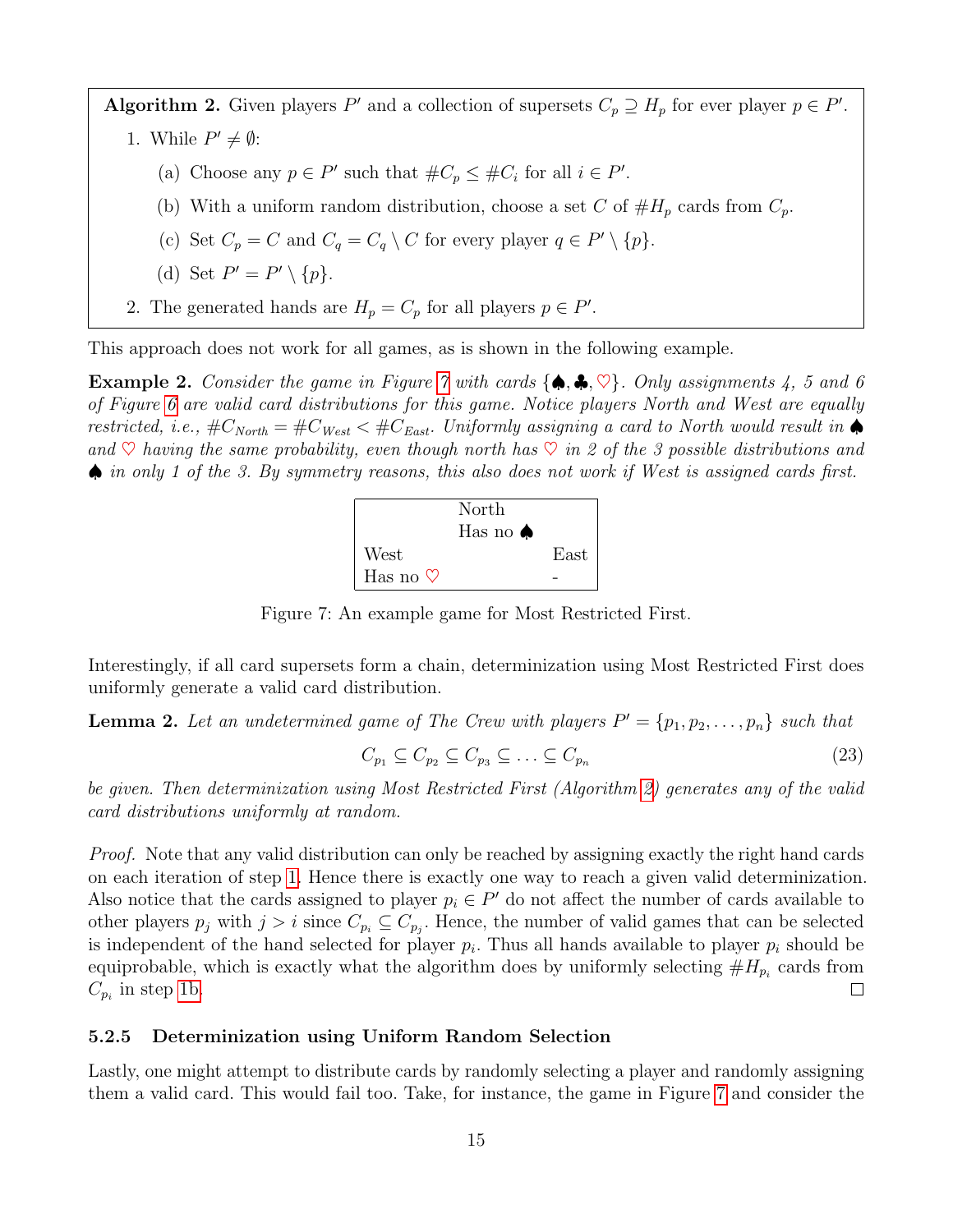probability of North having  $\heartsuit$ . This should be  $\frac{2}{3}$ . The possible constructions in which North would get  $\heartsuit$  with their probabilities are listed in Figure [8.](#page-18-1) We conclude the total probability of North getting  $\heartsuit$  using distribution by uniform random selection is  $\frac{1}{6} + \frac{1}{12} + \frac{1}{9} + \frac{1}{8} + \frac{1}{12} = \frac{41}{72} \neq \frac{2}{3}$  $\frac{2}{3}$ .



<span id="page-18-1"></span>Figure 8: Possible ways of assigning  $\heartsuit$  to north with associated probabilities.

#### <span id="page-18-0"></span>5.3 Results

To compare the different Monte Carlo players defined in Section [5.1,](#page-11-1) we generate 50 random 4–player games of Classic Crew with fixed objectives. Every game is played three times, one for each type of player. That is to say, first we try with four ignorant Monte Carlo players, then with four true Monte Carlo players and finally with four cheating Monte Carlo players. This is done both with a restriction on the number of playouts and with a restriction on the amount of computation time per playable card. We do not allow hinting in these games. The results can be seen in Figures [9](#page-19-0) and [10.](#page-19-1)

It is important to mention that, as can be seen in Figure [3,](#page-10-1) not all games with fixed objectives are winnable. Hence we should expect our players to perform worse when there are more objectives. This is also what we observe.

Because of the amount of work required to generate a single determinization using probability (see Section [5.2.1\)](#page-12-1), it is expected that, when restricted using time, the smart Monte Carlo player will be able to perform fewer playouts than both the ignorant and cheating Monte Carlo player. This is exactly what happens and could be the reason for the smart Monte Carlo player (on average) performing worse than both other Monte Carlo players (as seen in Figure [10\)](#page-19-1). This hypothesis is however quickly rejected when restricting the players to playouts. As can be seen in Figure [9,](#page-19-0) on average, the smart Monte Carlo player performs worse than both other types of players. Note that the bound of 100 playouts was chosen for performance reasons. With the available hardware, performing more playouts would take unreasonably long.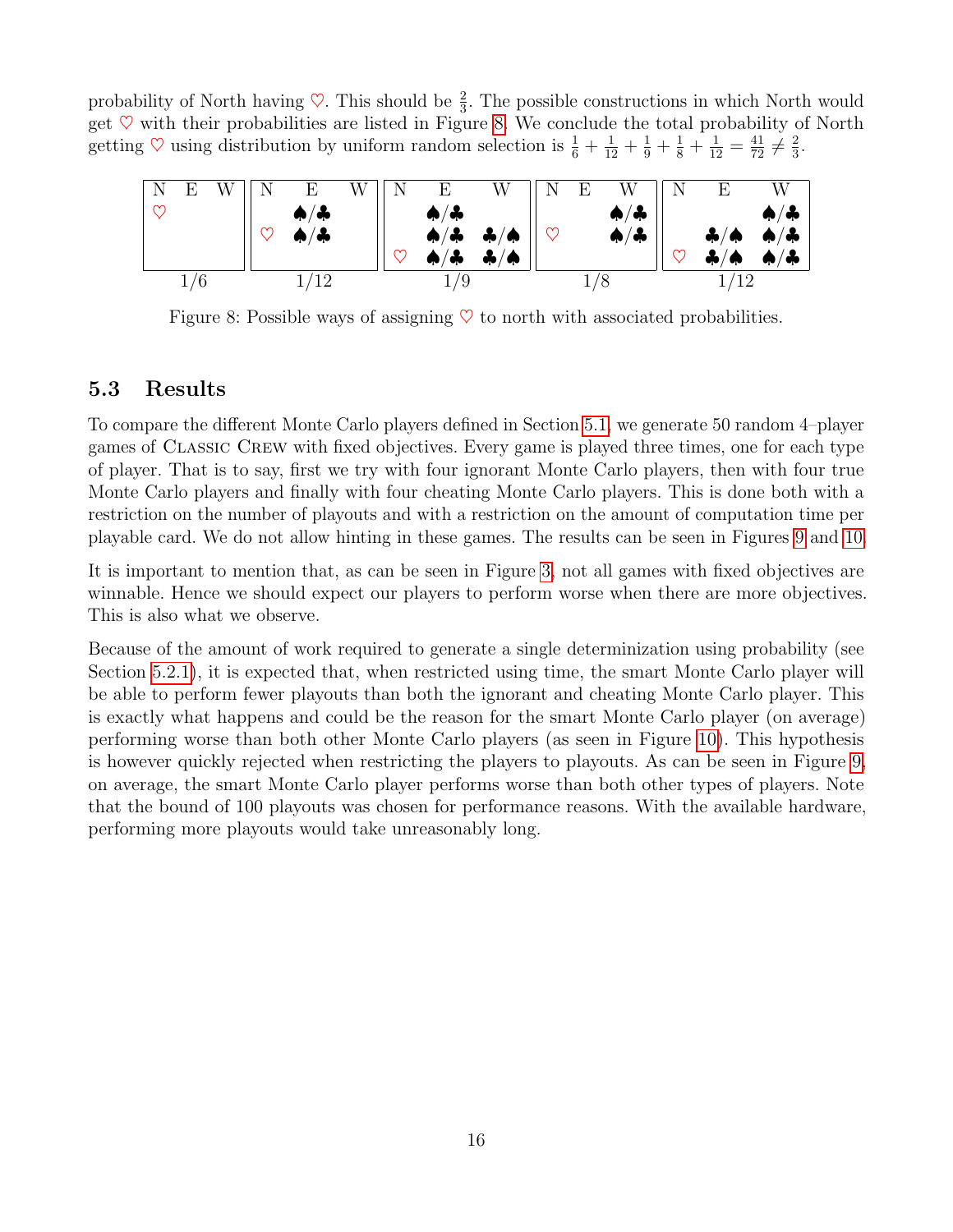

<span id="page-19-0"></span>Figure 9: Percentage of objectives completed with 100 playouts per card



<span id="page-19-1"></span>Figure 10: Percentage of objectives completed with .5 seconds thinking time per card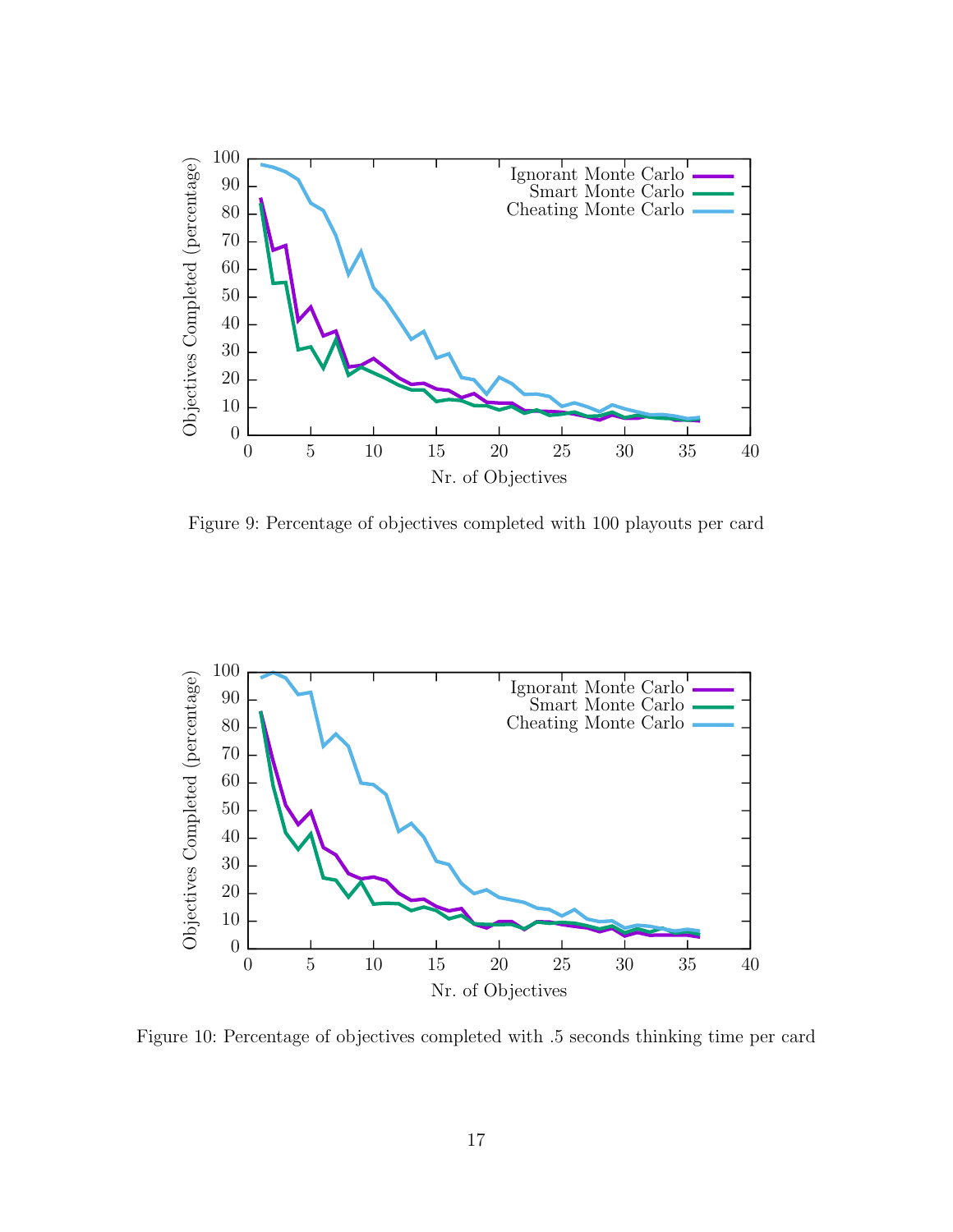# <span id="page-20-0"></span>6 Conclusion and Further Research

We have analyzed THE CREW, a cooperative trick taking game of imperfect information. We constructed a way of translating an instance of the winnability problem of The Crew into an instance of the satisfiability problem. A solution of the latter can then be translated back into a solution of the former. This allowed us to determine the percentage of games of The Crew that is winnable using brute-force, the results of which can be seen in Figure [3.](#page-10-1) From these results we conclude that the game The Crew with free objectives (as it was designed) is close to always winnable. This can be compared to a game like, for instance, Klondike Solitaire, where between 82% and 91.44% of the games is winnable [\[BTF07\]](#page-21-11). Hence, one could say that, in some way, The Crew is better designed than Klondike Solitaire.

We have constructed Algorithm [1](#page-12-2) in order to generate a card distribution conforming to what we currently know about other players' hands uniformly at random (also known as determinization). This was then used to generate games for the random playouts of our smart Monte Carlo player, which we compared to a cheating and ignorant Monte Carlo player. The cheating Monte Carlo player used the current game state for random playouts and the ignorant Monte Carlo player distributes all remaining cards over the unknown hands for random playouts. The results of this comparison can be found in Figures [9](#page-19-0) and [10.](#page-19-1) We concluded that, even though one might expect the smart Monte Carlo player to perform better than the ignorant Monte Carlo player, this is not the case. We do not know what the reason for this is. As expected, the cheating Monte Carlo player did perform best.

We would still like to compare the Monte Carlo player again but with hinting implemented. This could be done by having a random player select a future trick in which it will hint. Hinting a card can then be added as a possible move in between tricks. We expect adding hints to benefit the smart Monte Carlo player since it will then have more information and can hence generate more accurate determinizations.

We would still like to implement an agent using Monte Carlo Tree Search and compare it against the other agents.

We have not yet compared the Monte Carlo player to a human (inspired) player. We would like to formulate a human strategy (based on experience playing the game) and compare it against the Monte Carlo players. Such a strategy would consist of, for example, ranking the available objectives based on our hand cards and picking the "best" objective. A high card which we have in our own hand would be an easy objective while a low card from our own hand would be hard. Furthermore, we would try to eliminate the harder objectives so that others are not forced into taking objectives that would be even harder for them to complete. Knowing which objectives were picked first also gives insight into which objectives will be easily to complete, hence their suits can probably be played in the first few tricks.